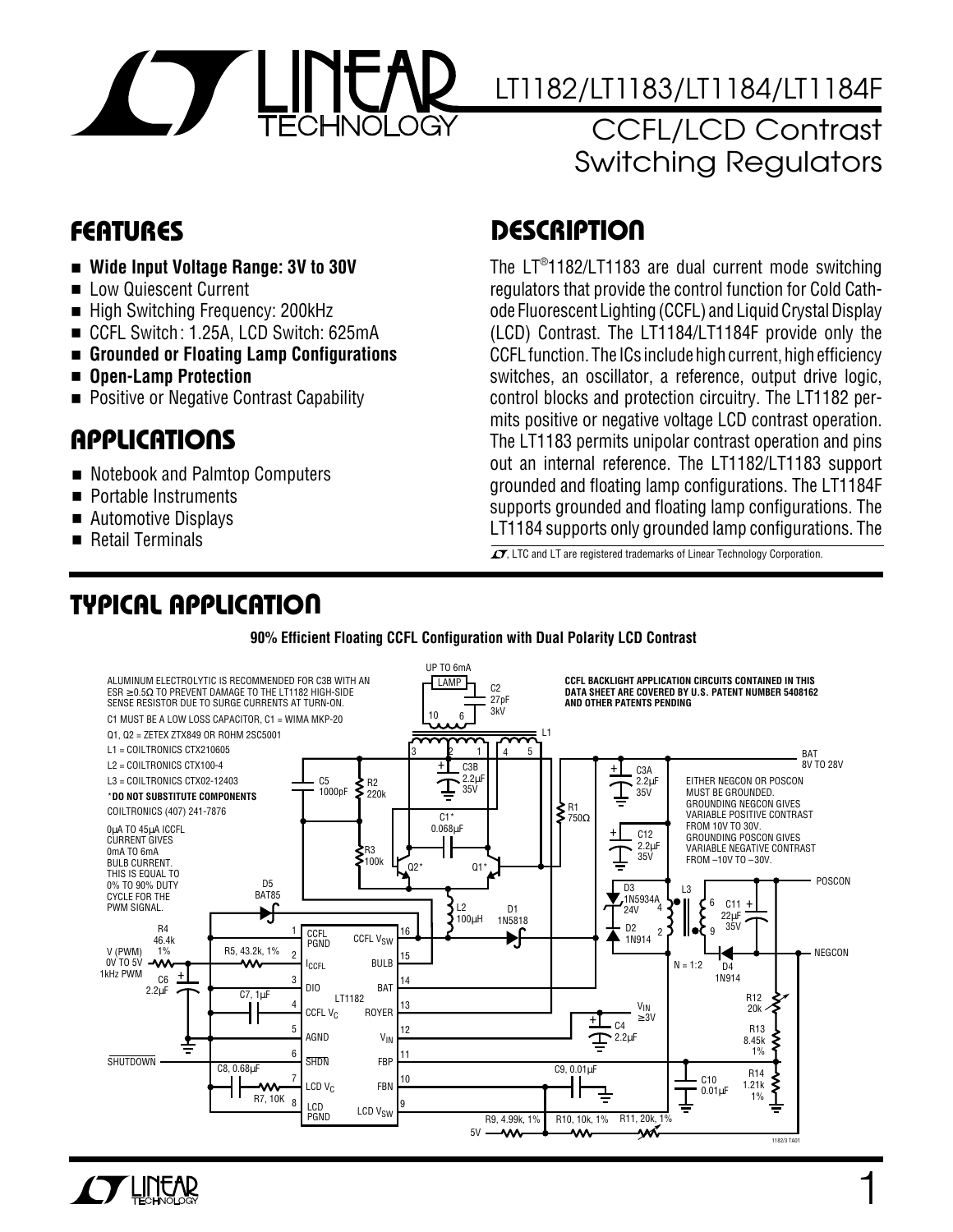## **DESCRIPTION U**

LT1184/LT1184F pin out the reference for simplified programming of lamp current.

The LT1182/LT1183/LT1184/LT1184F operate with input supply voltages from 3V to 30V. The ICs also have a battery supply voltage pin that operates from 4.5V to 30V. The LT1182/LT1183 draw 9mA typical quiescent current while the LT1184/LT1184F draw 6mA typical quiescent current. An active low shutdown pin typically reduces total supply current to 35µA for standby operation. A 200kHz switching frequency minimizes the size of required magnetic components. The use of current mode switching techniques with cycle-by-cycle limiting gives high reliability and simple loop frequency compensation. The LT1182/ LT1183/LT1184/LT1184F are all available in 16-pin narrow SO packages.

## **ABSOLUTE MAXIMUM RATINGS W W W U**

| DIO Input Current (Peak, < 100ms)  100mA      |  |
|-----------------------------------------------|--|
| LT1182: FBP, FBN, LT1183: FB Pin Current ±2mA |  |

LT1183/LT1184/1184F: REF Pin Source Current .... 1mA Junction Temperature (Note 1)............................ 100°C Operating Ambient Temperature Range ..... 0°C to 100°C Storage Temperature Range ................. –65°C to 150°C Lead Temperature (Soldering, 10 sec).................. 300°C

## **PACKAGE/ORDER INFORMATION**



Consult factory for Industrial and Military grade parts

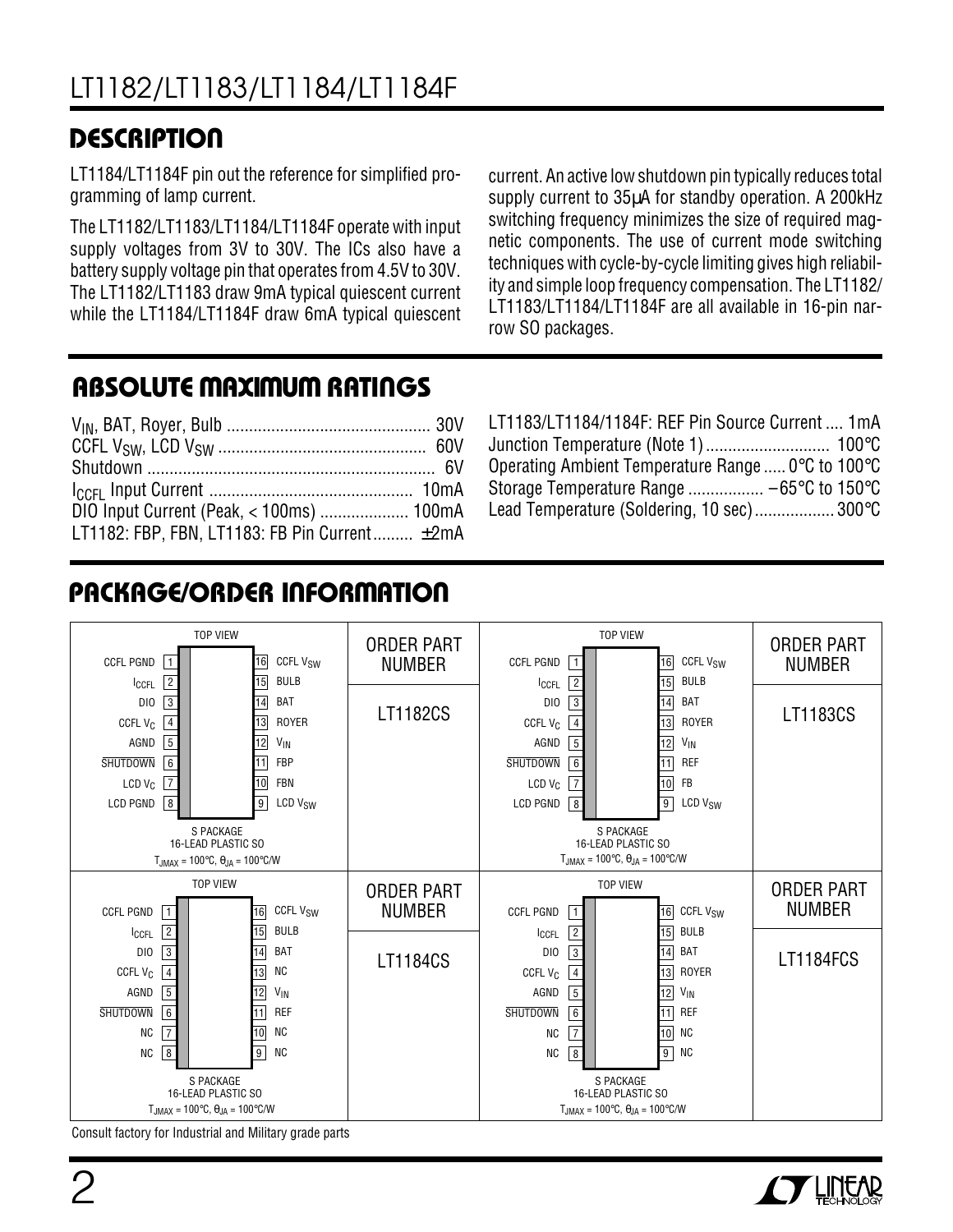## **ELECTRICAL CHARACTERISTICS**

T<sub>A</sub> = 25°C, V<sub>IN</sub> = 5V, BAT = Royer = Bulb = 12V, I<sub>CCFL</sub> = SHUTDOWN = CCFL V<sub>SW</sub> = Open, DIO = GND, CCFL V<sub>C</sub> = 0.5V, (LT1182/LT1183) LCD V<sub>C</sub> = 0.5V, LCD V<sub>SW</sub> = Open, (LT1182) FBN = FBP = GND, (LT1183) FB = GND, **(LT1183/LT1184/LT1184F) REF = Open, unless otherwise specified.**

| <b>SYMBOL</b>                                      | <b>PARAMETER</b>                                                             | <b>CONDITIONS</b>                                                                                                                                                                                |           | <b>MIN</b>     | <b>TYP</b>      | <b>MAX</b>     | <b>UNITS</b>          |
|----------------------------------------------------|------------------------------------------------------------------------------|--------------------------------------------------------------------------------------------------------------------------------------------------------------------------------------------------|-----------|----------------|-----------------|----------------|-----------------------|
| l <sub>Q</sub>                                     | <b>Supply Current</b>                                                        | LT1182/LT1183: $3V \le V_{IN} \le 30V$<br>LT1184/LT1184F: $3V \le V_{IN} \le 30V$                                                                                                                |           |                | 9<br>6          | 14<br>9.5      | mA<br>mA              |
| <b>SHDN</b>                                        | <b>SHUTDOWN</b> Supply Current                                               | $\overline{\text{SHUTDOWN}}$ = 0V, CCFL V <sub>C</sub> = LCD V <sub>C</sub> = Open (Note 2)                                                                                                      |           |                | 35              | 70             | μA                    |
|                                                    | SHUTDOWN Input Bias Current                                                  | $\overline{\text{SHUTDOWN}}$ = 0V, CCFL V <sub>C</sub> = LCD V <sub>C</sub> = Open                                                                                                               |           |                | 3               | 6              | μA                    |
|                                                    | SHUTDOWN Threshold Voltage                                                   |                                                                                                                                                                                                  | $\bullet$ | 0.6            | 0.85            | 1.2            | $\mathsf{V}$          |
| f                                                  | Switching Frequency                                                          | Measured at CCFL $V_{SW}$ and LCD $V_{SW}$ , $I_{SW} = 50$ mA,<br>$I_{CCEL}$ = 100µA, CCFL V <sub>C</sub> = Open, (LT1182) FBN = FBP =<br>1V, (LT1183) FB = 1V, (LT1182/LT1183) LCD $V_C$ = Open |           | 175<br>160     | 200<br>200      | 225<br>240     | kHz<br>kHz            |
| DC(MAX)                                            | Maximum Switch Duty Cycle                                                    | Measured at CCFL V <sub>SW</sub> and LCD V <sub>SW</sub>                                                                                                                                         | e         | 80<br>75       | 85<br>85        |                | $\frac{0}{0}$<br>$\%$ |
| BV                                                 | Switch Breakdown Voltage                                                     | Measured at CCFL V <sub>SW</sub> and LCD V <sub>SW</sub>                                                                                                                                         |           | 60             | 70              |                | $\mathsf{V}$          |
|                                                    | Switch Leakage Current                                                       | $V_{SW}$ = 12V, Measured at CCFL $V_{SW}$ and LCD $V_{SW}$<br>$V_{SW}$ = 30V, Measured at CCFL $V_{SW}$ and LCD $V_{SW}$                                                                         |           |                |                 | 20<br>40       | μA<br>μA              |
|                                                    | I <sub>CCFL</sub> Summing Voltage                                            | $3V \le V_{IN} \le 30V$ , Measured on LT1182/LT1183                                                                                                                                              |           | 0.41<br>0.37   | 0.45<br>0.45    | 0.49<br>0.54   | $\mathsf{V}$<br>V     |
|                                                    |                                                                              | $3V \le V_{IN} \le 30V$ , Measured on LT1184/LT1184F                                                                                                                                             |           | 0.425<br>0.385 | 0.465<br>0.465  | 0.505<br>0.555 | $\mathsf{V}$<br>V     |
|                                                    | Al <sub>CCFL</sub> Summing Voltage for<br>∆Input Programming Current         | $I_{CCEL} = 0 \mu A$ to 100 $\mu A$                                                                                                                                                              |           |                | $5\phantom{.0}$ | 15             | mV                    |
|                                                    | CCFL V <sub>C</sub> Offset Sink Current                                      | CCFL $V_C$ = 1.5V, Positive Current Measured into Pin                                                                                                                                            |           | $-5$           | 5               | 15             | μA                    |
|                                                    | ∆CCFL V <sub>C</sub> Source Current for<br><b>AlccFL Programming Current</b> | $I_{CCEL} = 25\mu A$ , 50 $\mu A$ , 75 $\mu A$ , 100 $\mu A$ ,<br>CCFL $V_C = 1.5V$                                                                                                              |           | 4.70           | 4.95            | 5.20           | µA/µA                 |
|                                                    | CCFL V <sub>C</sub> to DIO Current Servo Ratio                               | DIO = 5mA out of Pin, Measure $I_{\text{VC}}$ at CCFL V <sub>C</sub> = 1.5V                                                                                                                      |           | 94             | 99              | 104            | µA/mA                 |
|                                                    | CCFL V <sub>C</sub> Low Clamp Voltage                                        | $V_{BAT} - V_{BULB} =$ Bulb Protect Servo Voltage                                                                                                                                                |           |                | 0.1             | 0.3            | V                     |
|                                                    | CCFL V <sub>C</sub> High Clamp Voltage                                       | $I_{CCFL} = 100 \mu A$                                                                                                                                                                           |           | 1.7            | 2.1             | 2.4            | $\mathsf{V}$          |
|                                                    | CCFL V <sub>C</sub> Switching Threshold                                      | CCFL $V_{SW}$ DC = 0%                                                                                                                                                                            |           | 0.6            | 0.95            | 1.3            | $\mathsf{V}$          |
|                                                    | CCFL High-Side Sense Servo Current                                           | $I_{CCEL}$ = 100µA, $I_{VC}$ = 0µA at CCFL V <sub>C</sub> = 1.5V                                                                                                                                 |           | 0.93           | 1.00            | 1.07           | A                     |
|                                                    | CCFL High-Side Sense Servo Current<br>Line Regulation                        | $BAT = 5V$ to 30V, $I_{CCEL} = 100 \mu A$ ,<br>$I_{\text{VC}}$ = 0µA at CCFL V <sub>C</sub> = 1.5V                                                                                               |           |                | 0.1             | 0.16           | $\%/V$                |
|                                                    | CCFL High-Side Sense Supply Current                                          | Current Measured into BAT and Royer Pins                                                                                                                                                         |           | 50             | 100             | 150            | μA                    |
|                                                    | <b>Bulb Protect Servo Voltage</b>                                            | $I_{CCEI}$ = 100µA, $I_{VC}$ = 0µA at CCFL V <sub>C</sub> = 1.5V,<br>Servo Voltage Measured Between BAT and Bulb Pins                                                                            |           | 6.5            | 7.0             | 7.5            | V                     |
|                                                    | <b>Bulb Input Bias Current</b>                                               | $I_{CCEL}$ = 100µA, $I_{VC}$ = 0µA at CCFL V <sub>C</sub> = 1.5V                                                                                                                                 |           |                | 5               | 9              | μA                    |
| LIM1                                               | <b>CCFL Switch Current Limit</b>                                             | Duty Cycle = $50\%$<br>Duty Cycle = $75%$ (Note 3)                                                                                                                                               |           | 1.25<br>0.9    | 1.9<br>1.6      | 3.0<br>2.6     | A<br>A                |
| V <sub>SAT1</sub>                                  | <b>CCFL Switch On-Resistance</b>                                             | CCFL $I_{SW} = 1A$                                                                                                                                                                               |           |                | 0.6             | 1.0            | $\Omega$              |
| $\Delta I_{\mathsf{Q}}$<br>$\Delta$ <sub>SW1</sub> | Supply Current Increase During<br>CCFL Switch On-Time                        | CCFL $I_{SW} = 1A$                                                                                                                                                                               |           |                | 20              | 30             | mA/A                  |
| V <sub>REF</sub>                                   | Reference Voltage                                                            | Measured at REF (Pin 11) on LT1183/LT1184/LT1184F                                                                                                                                                |           | 1.224<br>1.214 | 1.244<br>1.244  | 1.264<br>1.274 | $\vee$<br>V           |
|                                                    | Reference Output Impedance                                                   | Measured at REF (Pin 11) on LT1183<br>Measured at REF (Pin 11) on LT1184/LT1184F                                                                                                                 |           | 20<br>5        | 45<br>15        | 70<br>$30\,$   | $\Omega$<br>$\Omega$  |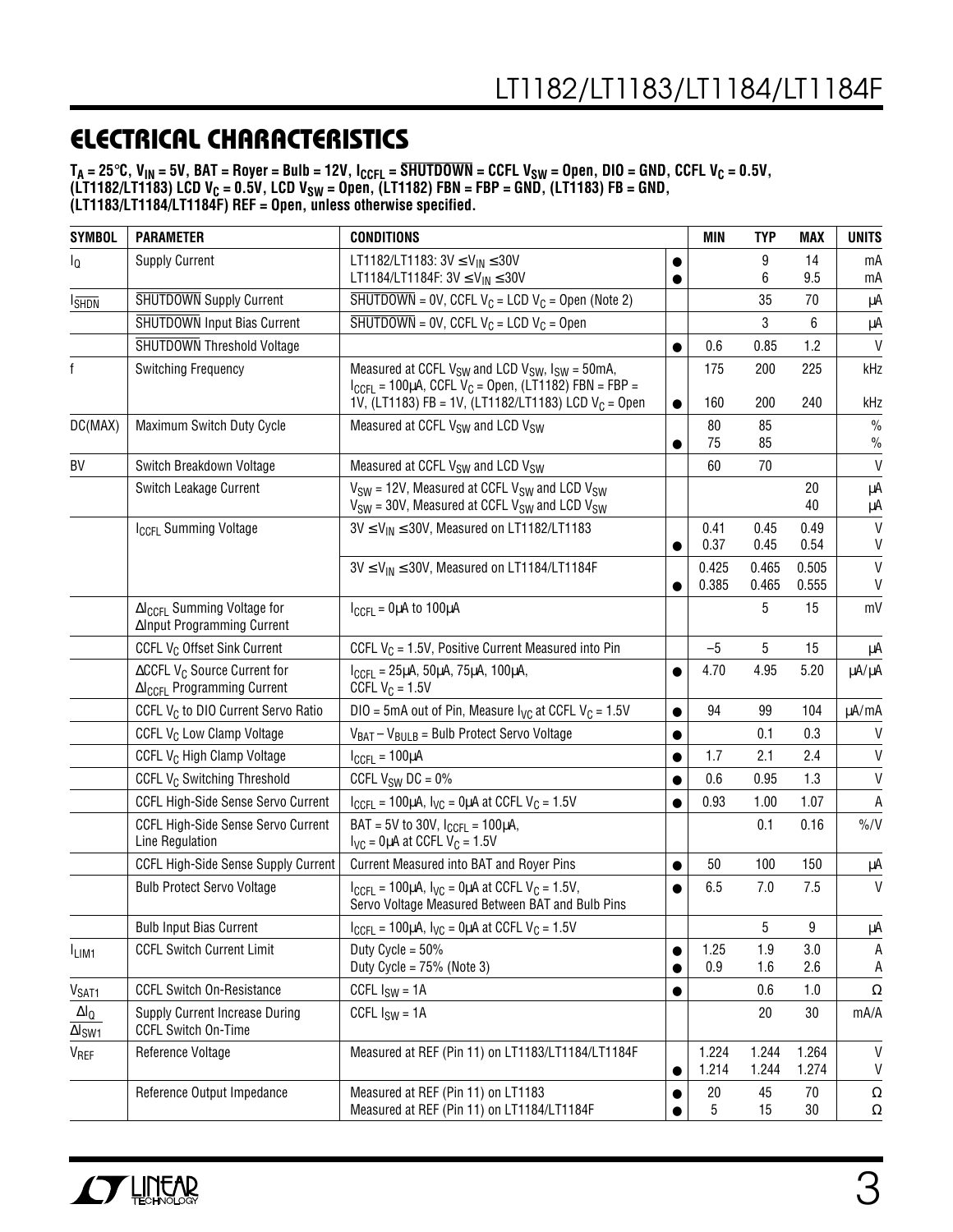## **ELECTRICAL CHARACTERISTICS**

**TA = 25**°**C, VIN = 5V, BAT = Royer = Bulb = 12V, ICCFL = SHUTDOWN = CCFL VSW = Open, DIO = GND, CCFL VC = 0.5V,** (LT1182/LT1183) LCD V<sub>C</sub> = 0.5V, LCD V<sub>SW</sub> = Open, (LT1182) FBN = FBP = GND, (LT1183) FB = GND, **(LT1183/LT1184/LT1184F) REF = Open, unless otherwise specified.**

| <b>SYMBOL</b>                               | <b>PARAMETER</b>                                            | <b>CONDITIONS</b>                                                                                         |           | MIN            | <b>TYP</b>     | <b>MAX</b>     | <b>UNITS</b>          |
|---------------------------------------------|-------------------------------------------------------------|-----------------------------------------------------------------------------------------------------------|-----------|----------------|----------------|----------------|-----------------------|
|                                             | V <sub>REF</sub> - I <sub>CCFL</sub> Summing Voltage        | Measured on LT1183                                                                                        | $\bullet$ | 0.760<br>0.725 | 0.795<br>0.795 | 0.830<br>0.865 | V<br>V                |
|                                             | $V_{BFF} - I_{CCFI}$ Summing Voltage                        | Measured on LT1184/LT1184F                                                                                |           | 0.740<br>0.705 | 0.775<br>0.775 | 0.810<br>0.845 | $\mathsf{V}$<br>V     |
| REF1                                        | LCD FBP/FB Reference Voltage                                | LT1182: Measured at FBP Pin, FBN = 1V, LCD $V_C = 0.8V$<br>LT1183: Measured at FB Pin, LCD $V_c = 0.8V$   | $\bullet$ | 1.224<br>1.214 | 1.244<br>1.244 | 1.264<br>1.274 | V<br>V                |
|                                             | REF1 Voltage Line Regulation                                | $3V \le V_{IN} \le 30V$ , LCD $V_C = 0.8V$                                                                | $\bullet$ |                | 0.01           | 0.03           | $\frac{9}{0}$ /V      |
|                                             | FBP/FB Input Bias Current                                   | LT1182: FBP = REF1, FBN = 1V, LCD $V_c$ = 0.8V<br>LT1183: FB = REF1, LCD $V_C = 0.8V$                     | $\bullet$ |                | 0.35           | 1.0            | μA                    |
|                                             | LCD FBN/FB Offset Voltage                                   | LT1182: Measured at FBN Pin, FBP = 0V, LCD $V_c$ = 0.8V<br>LT1183: Measured at FB Pin, LCD $V_c = 0.8V$   |           | $-20$<br>$-27$ | $-12$<br>$-12$ | $-4$<br>$-1$   | mV<br>mV              |
|                                             | Offset Voltage Line Regulation                              | $3V \le V_{IN} \le 30V$ , LCD $V_C = 0.8V$                                                                | $\bullet$ |                | 0.01           | 0.2            | $\frac{9}{0}$ /V      |
|                                             | FBN/FB Input Bias Current                                   | LT1182: FBN = Offset Voltage, FBP = 0V, LCD $V_c$ = 0.8V<br>LT1183: FB = Offset Voltage, LCD $V_c$ = 0.8V |           | $-3.0$         | $-1.0$         |                | μA                    |
| $g_m$                                       | FBP/FB to LCD V <sub>C</sub> Transconductance               | LT1182: $\Delta I_{VC} = \pm 25 \mu A$ , FBN = 1V<br>LT1183: $\Delta I_{VC} = \pm 25 \mu A$               | $\bullet$ | 650<br>500     | 900<br>900     | 1150<br>1300   | <b>umhos</b><br>umhos |
|                                             | FBN/FB to LCD V <sub>C</sub> Transconductance               | LT1182: $\Delta I_{VC} = \pm 25 \mu A$ , FBP = GND<br>LT1183: $\Delta I_{\text{VC}} = \pm 25 \mu A$       |           | 550<br>400     | 800<br>800     | 1050<br>1200   | umhos<br><b>umhos</b> |
|                                             | <b>LCD Error Amplifier Source Current</b>                   | LT1182: FBP = FBN = 1V or 0.25V,<br>LT1183: FB = 1V or 0.25V                                              |           | 50             | 100            | 175            | μA                    |
|                                             | <b>LCD Error Amplifier Sink Current</b>                     | LT1182: FBP = FBN = 1.5V or $-0.25V$ ,<br>LT1183: FB = $1.5V$ or $-0.25V$                                 | $\bullet$ | 35             | 100            | 175            | μA                    |
|                                             | LCD V <sub>C</sub> Low Clamp Voltage                        | LT1182: FBP = FBN = 1.5V, LT1183: FB = 1.5V                                                               |           |                | 0.01           | 0.3            | $\mathsf{V}$          |
|                                             | LCD V <sub>C</sub> High Clamp Voltage                       | LT1182: FBP = FBN = 1V, LT1183: FB = 1V                                                                   |           | 1.7            | 2.0            | 2.4            | $\mathsf{V}$          |
|                                             | LCD V <sub>C</sub> Switching Threshold                      | LT1182: FBP = FBN = 1V, LT1183: FB = 1V, $V_{SW}$ DC = 0%                                                 |           | 0.6            | 0.95           | 1.3            | $\mathsf{V}$          |
| $I_{LIM2}$                                  | <b>LCD Switch Current Limit</b>                             | Duty Cycle = $50\%$<br>Duty Cycle = $75%$ (Note 3)                                                        |           | 0.625<br>0.400 | 1.00<br>0.85   | 1.5<br>1.3     | A<br>А                |
| V <sub>SAT2</sub>                           | <b>LCD Switch On-Resistance</b>                             | LCD $I_{SW} = 0.5A$                                                                                       |           |                | 1.0            | 1.65           | $\Omega$              |
| $\Delta I_Q$<br>$\overline{\Delta I_{SW2}}$ | Supply Current Increase During<br><b>LCD Switch On-Time</b> | LCD $I_{SW} = 0.5A$                                                                                       |           |                | 20             | 30             | mA/A                  |
|                                             | Switch Minimum On-Time                                      | Measured at CCFL V <sub>SW</sub> and LCD V <sub>SW</sub>                                                  |           |                | 0.45           |                | μs                    |

The ● denotes specifications which apply over the specified operating temperature range.

**Note 1:**  $T_J$  is calculated from the ambient temperature  $T_A$  and power dissipation  $P_D$  according to the following formula:

LT1182CS/LT1183CS/LT1184CS/LT1184FCS:  $T_J = T_A + (P_D \times 100\textdegree C/W)$ 

**Note 2:** Does not include switch leakage.

**Note 3:** For duty cycles (DC) between 50% and 75%, minimum guaranteed switch current is given by  $I_{LIM} = 1.4(1.393 - DC)$  for the CCFL regulator and  $I_{LIM}$  = 0.7(1.393 – DC) for the LCD contrast regulator due to internal slope compensation circuitry.

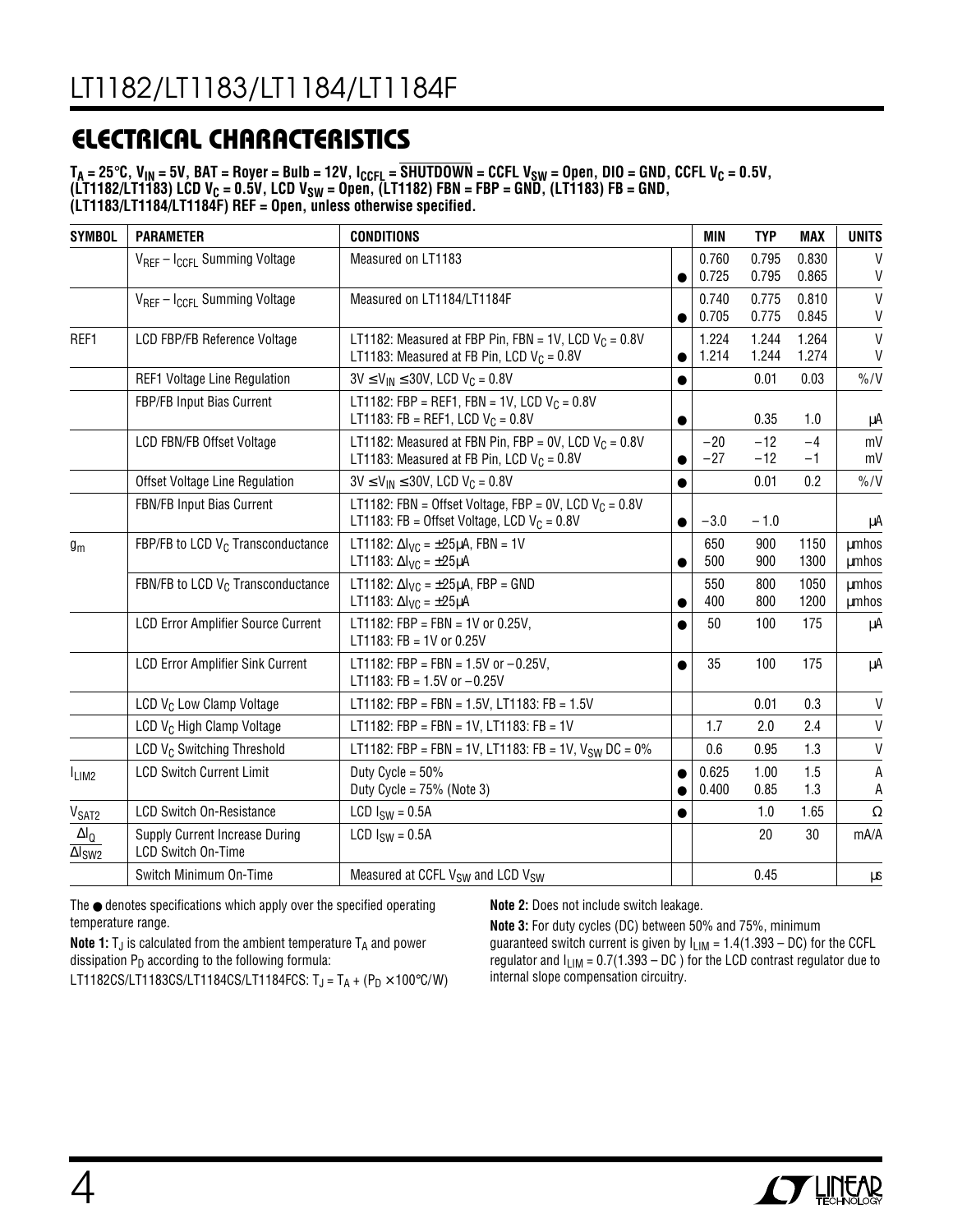

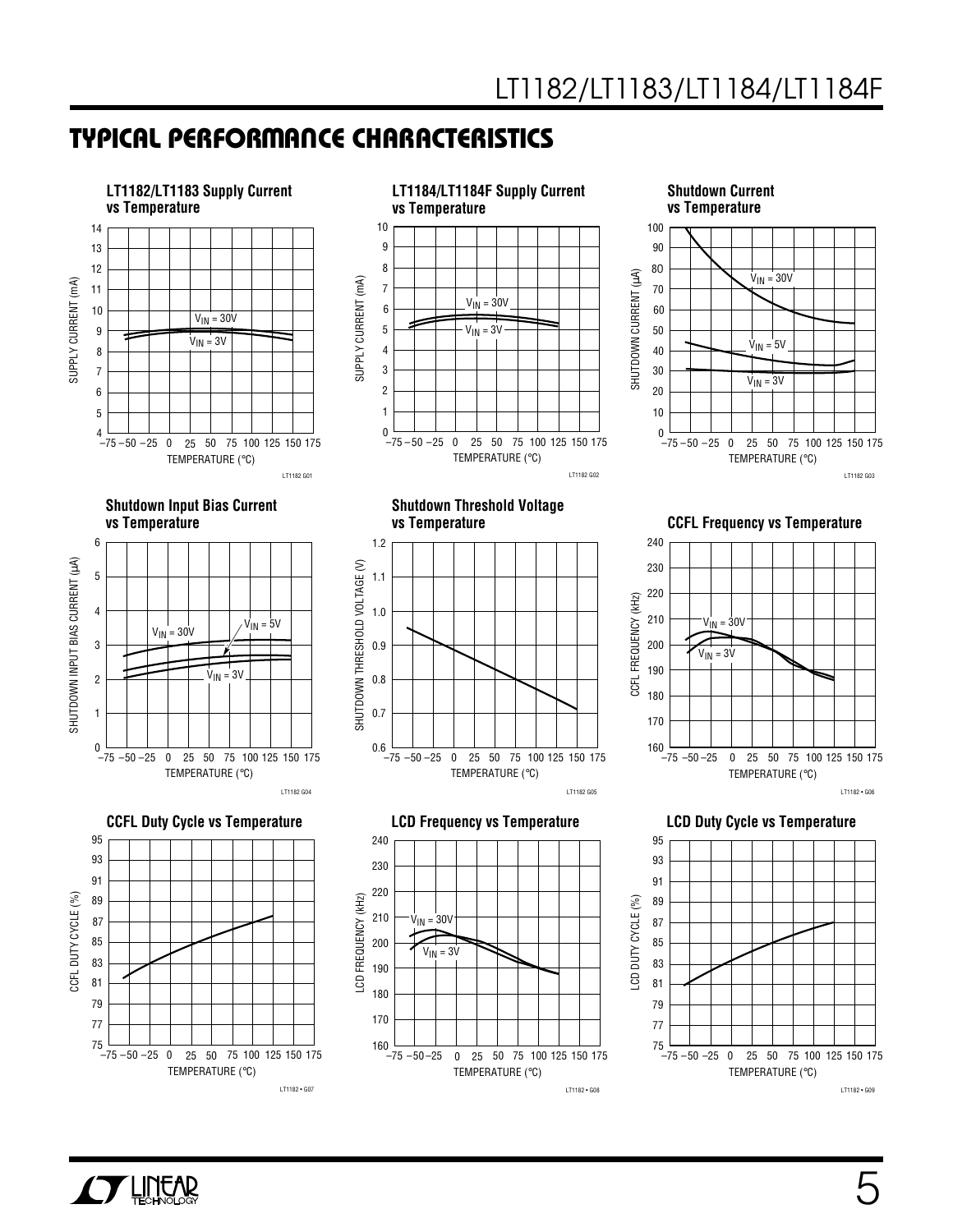

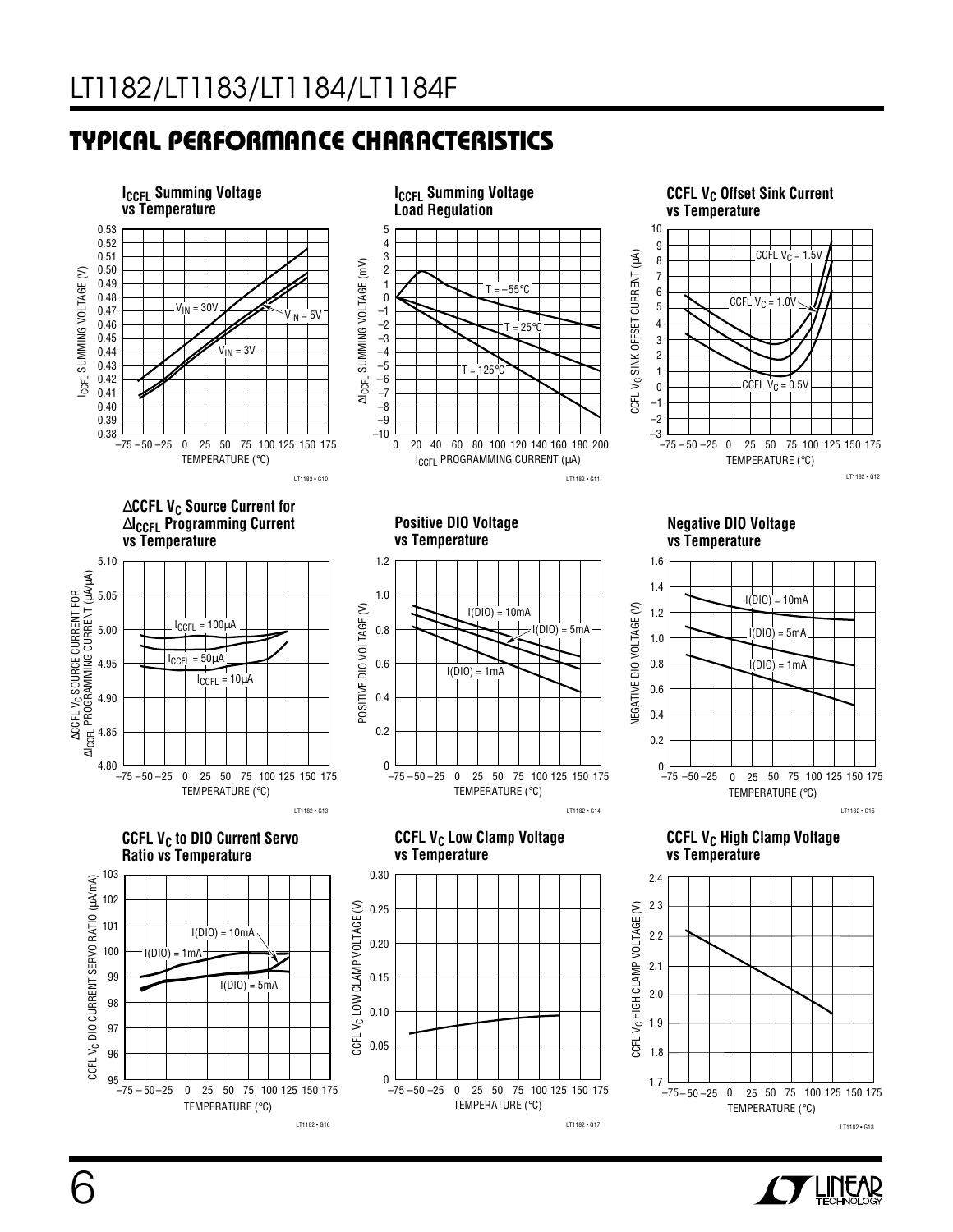

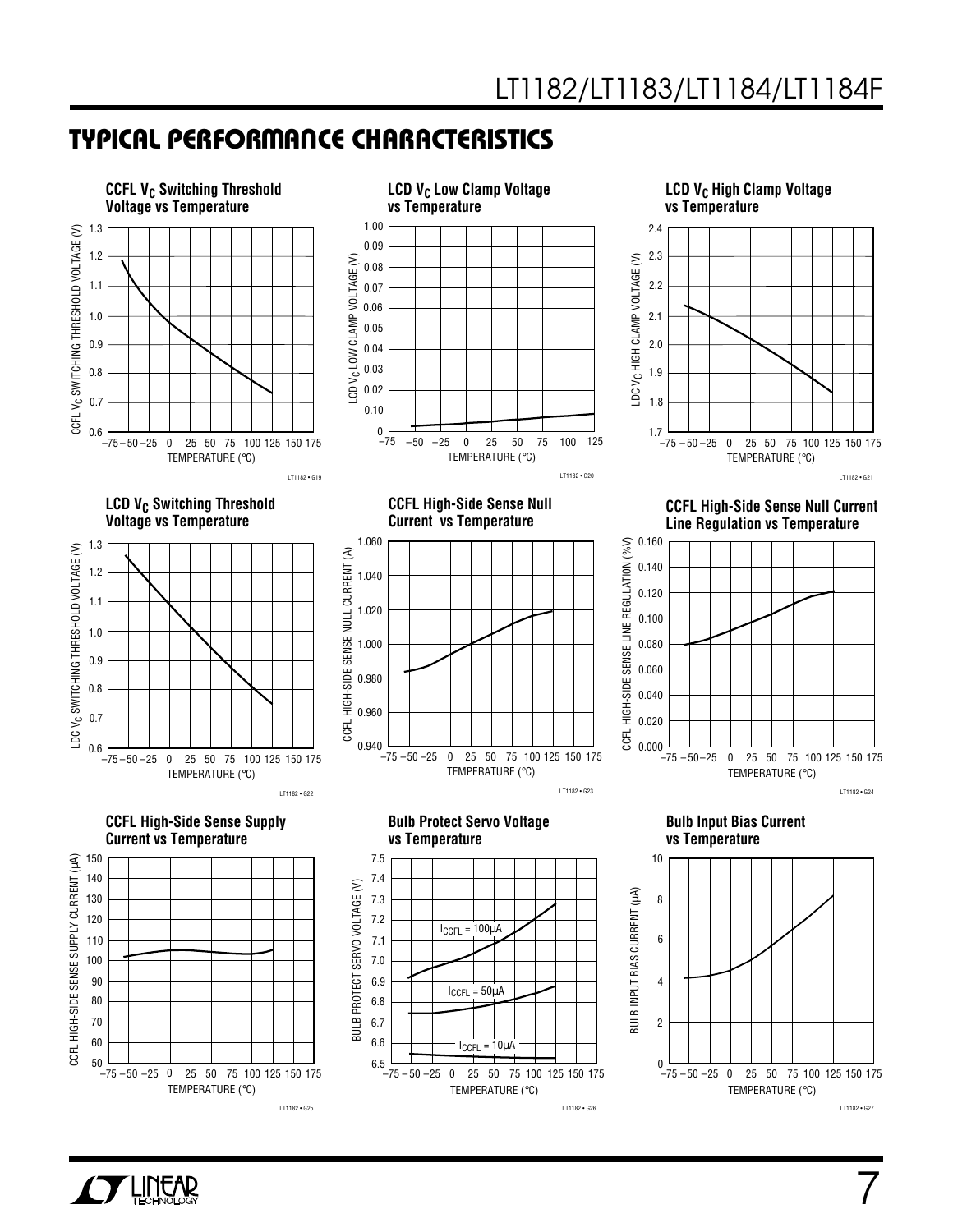

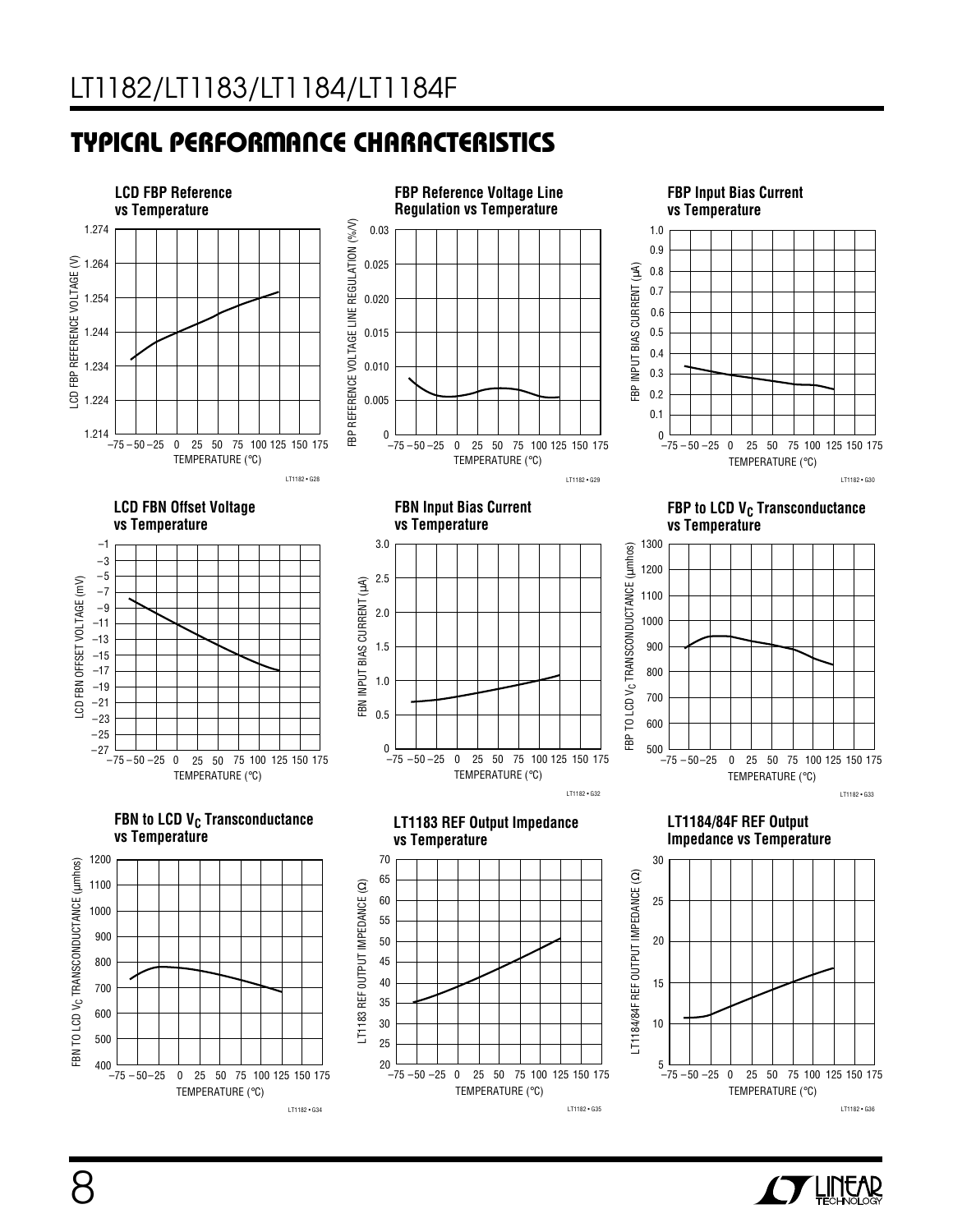

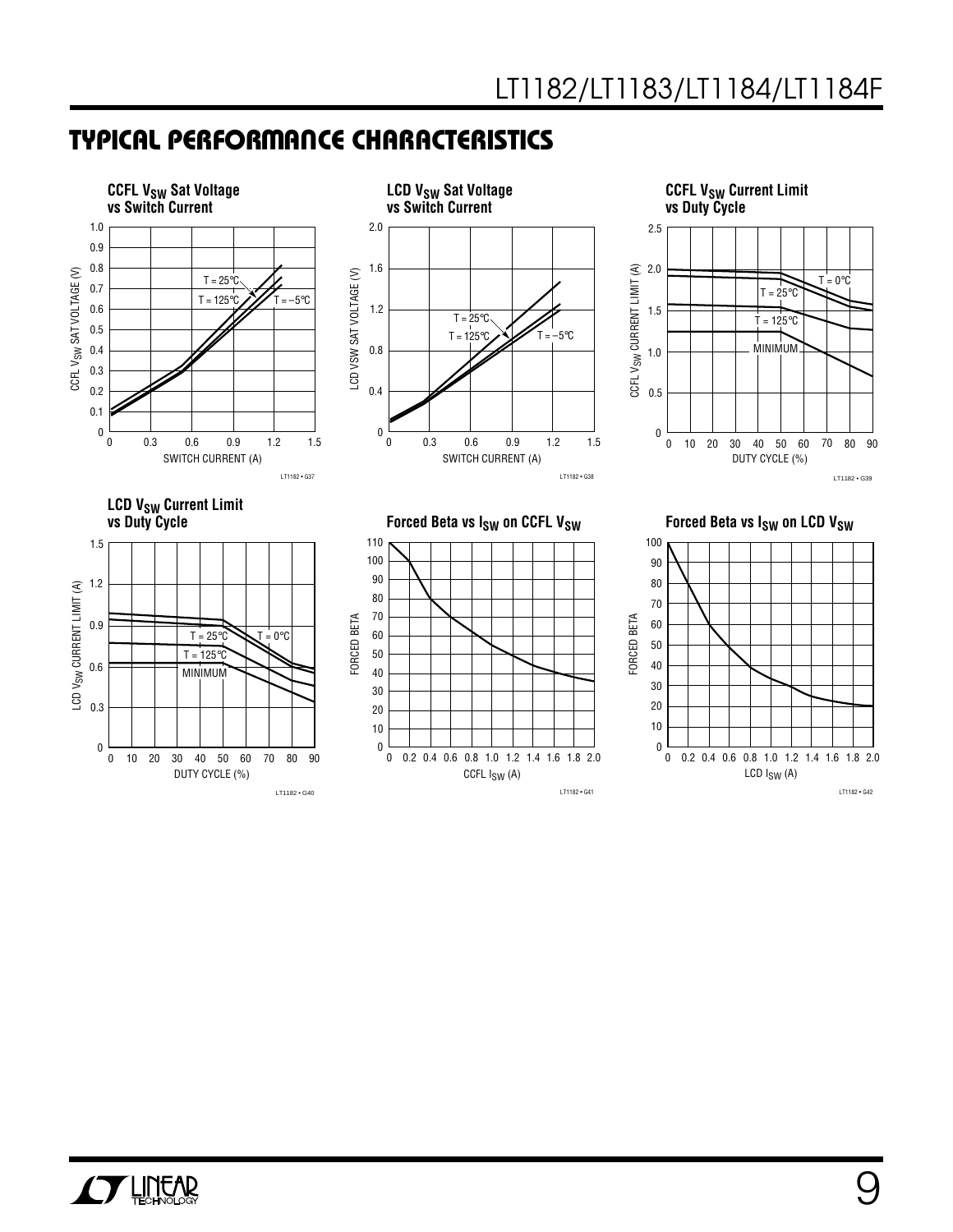## **PIN FUNCTIONS U UU**

#### **LT1182/LT1183/LT1184/LT1184F**

**CCFL PGND (Pin 1):** This pin is the emitter of an internal NPN power switch. CCFL switch current flows through this pin and permits internal, switch-current sensing. The regulators provide a separate analog ground and power ground(s) to isolate high current ground paths from low current signal paths. Linear Technology recommends the use of star-ground layout techniques.

**I<sub>CCFL</sub>** (Pin 2): This pin is the input to the CCFL lamp current programming circuit. This pin internally regulates to 450mV (LT1182/LT1183) or 465mV (LT1184/LT1184F). The pin accepts a DC input current signal of 0µA to 100µA full scale. This input signal is converted to a 0µA to 500µA source current at the CCFL  $V_C$  pin. By shunt regulating the  $I_{CCFL}$  pin, the input programming current can be set with DAC, PWM or potentiometer control. As input programming current increases, the regulated lamp current increases. For a typical 6mA lamp, the range of input programming current is about 0µA to 50µA.

**DIO (Pin 3):** This pin is the common connection between the cathode and anode of two internal diodes. The remaining terminals of the two diodes connect to ground. In a grounded lamp configuration, DIO connects to the low voltage side of the lamp. Bidirectional lamp current flows in the DIO pin and thus the diodes conduct alternately on half cycles. Lamp current is controlled by monitoring onehalf of the average lamp current. The diode conducting on negative half cycles has one-tenth of its current diverted to the CCFL  $V_C$  pin. This current nulls against the source current provided by the lamp-current programmer circuit. A single capacitor on the CCFL  $V_C$  pin provides both stable loop compensation and an averaging function to the halfwave-rectified sinusoidal lamp current. Therefore, input programming current relates to one-half of average lamp current. This scheme reduces the number of loop compensation components and permits faster loop transient response in comparison to previously published circuits. If a floating-lamp configuration is used, ground the DIO pin.

**CCFL V<sub>C</sub> (Pin 4):** This pin is the output of the lamp current programmer circuit and the input of the current comparator for the CCFL regulator. Its uses include frequency compensation, lamp-current averaging for grounded lamp circuits, and current limiting. The voltage on the CCFL  $V_C$ pin determines the current trip level for switch turnoff. During normal operation this pin sits at a voltage between 0.95V (zero switch current) and 2.0V (maximum switch current) with respect to analog ground (AGND). This pin has a high impedance output and permits external voltage clamping to adjust current limit. A single capacitor to ground provides stable loop compensation. This simplified loop compensation method permits the CCFL regulator to exhibit single-pole transient response behavior and virtually eliminates transformer output overshoot.

**AGND (Pin 5):** This pin is the low current analog ground. It is the negative sense terminal for the internal 1.24V reference and the  $I_{CCE}$  summing voltage in the LT1182/ LT1183/LT1184/LT1184F. It is also a sense terminal for the LCD dual input error amplifier in the LT1182/LT1183. Connect external feedback divider networks that terminate to ground and frequency compensation components that terminate to ground directly to this pin for best regulation and performance.

**SHUTDOWN (Pin 6):** Pulling this pin low causes complete regulator shutdown with quiescent current typically reduced to 35µA. The nominal threshold voltage for this pin is 0.85V. If the pin is not used, it can float high or be pulled to a logic high level (maximum of 6V). Carefully evaluate active operation when allowing the pin to float high. Capacitive coupling into the pin from switching transients could cause erratic operation.

**CCFL V<sub>SW</sub> (Pin 16):** This pin is the collector of the internal NPN power switch for the CCFL regulator. The power switch provides a minimum of 1.25A. Maximum switch current is a function of duty cycle as internal slope compensation ensures stability with duty cycles greater than 50%. Using a driver loop to automatically adapt base drive current to the minimum required to keep the switch in a quasi-saturation state yields fast switching times and high efficiency operation. The ratio of switch current to driver current is about 50:1.

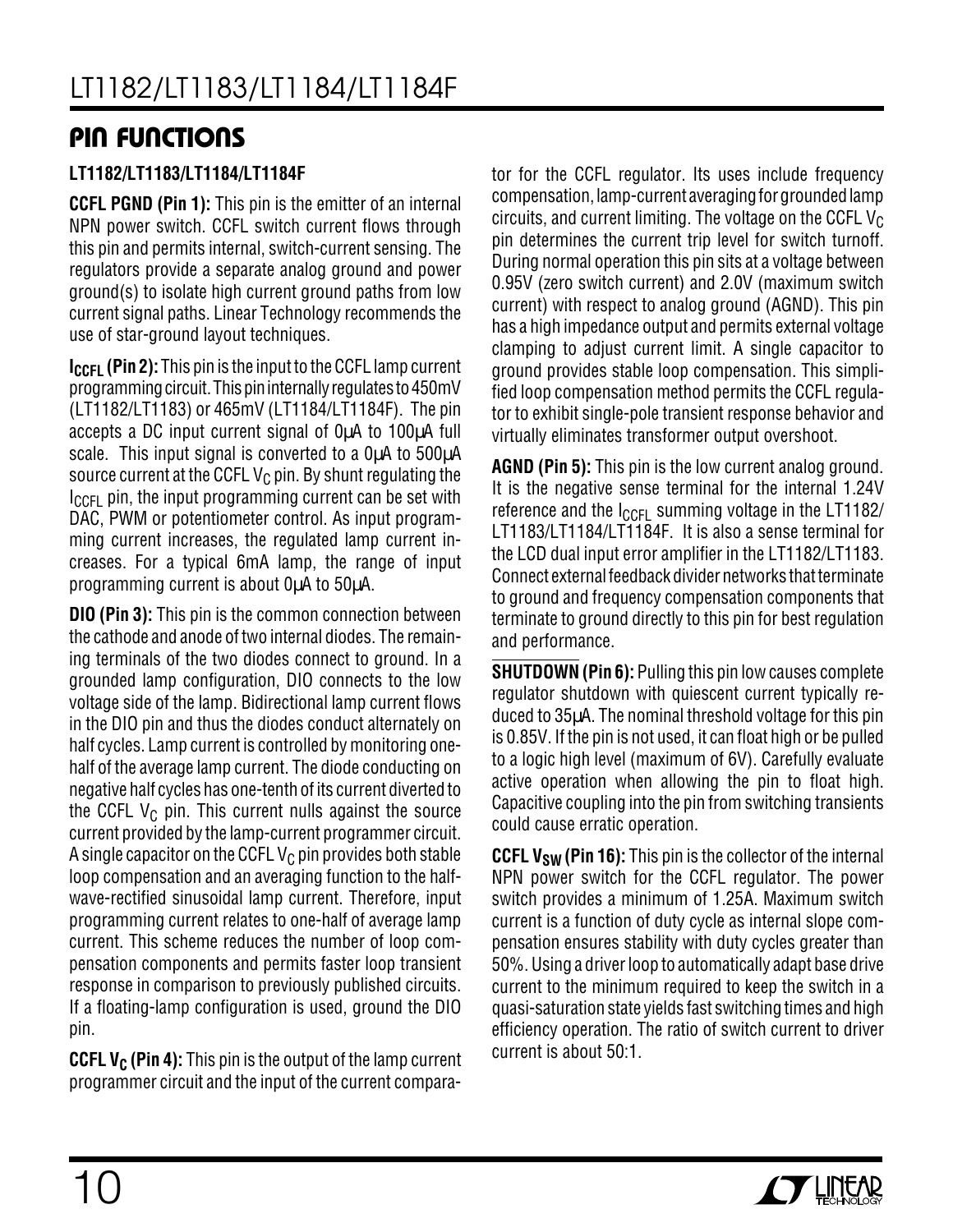### **PIN FUNCTIONS U UU**

**Bulb (Pin 15):** This pin connects to the low side of a 7V threshold comparator between the BAT and Bulb pins. This circuit sets the maximum voltage level across the primary side of the Royer converter under all operating conditions and limits the maximum secondary output under start-up conditions or open lamp conditions. This eases transformer voltage rating requirements. Set the voltage limit to insure lamp start-up with worst-case, lamp start voltages and cold-temperature system operating conditions. The Bulb pin connects to the junction of an external divider network. The divider network connects from the center tap of the Royer transformer or the actual battery supply voltage to the top side of the current source "tail inductor". A capacitor across the top of the divider network filters switching ripple and sets a time constant that determines how quickly the clamp activates. When the comparator activates, sink current is generated to pull the CCFL  $V_C$  pin down. This action transfers the entire regulator loop from current mode operation into voltage mode operation.

**BAT (Pin 14):** This pin connects to the battery or battery charger voltage from which the CCFL Royer converter and LCD contrast converter operate. This voltage is typically higher than the  $V_{IN}$  supply voltage but can be equal or less than  $V_{IN}$ . However, the BAT voltage must be at least 2.1V greater than the internal 2.4V regulator or 4.5V minimum up to 30V maximum. This pin provides biasing for the lamp current programming block, is used with the Royer pin for floating lamp configurations, and connects to one input for the open lamp protection circuitry. For floating lamp configurations, this pin is the noninverting terminal of a high-side current sense amplifier. The typical quiescent current is 50µA into the pin. The BAT and Royer pins monitor the primary side Royer converter current through an internal 0.1 $\Omega$  top side current sense resistor. A 0A to 1A primary side, center tap converter current is translated to an input signal range of 0mV to 100mV for the current sense amplifier. This input range translates to a 0µA to 500 $\mu$ A sink current at the CCFL V<sub>C</sub> pin that nulls against the source current provided by the programmer circuit. The BAT pin also connects to the top side of an internal clamp between the BAT and Bulb pins.

**Royer (Pin 13):** This pin connects to the center-tapped primary of the Royer converter and is used with the BAT pin in a floating lamp configuration where lamp current is controlled by sensing Royer primary side converter current. This pin is the inverting terminal of a high-side current sense amplifier. The typical quiescent current is 50µA into the pin. If the CCFL regulator is not used in a floating lamp configuration, tie the Royer and BAT pins together. This pin is only available on the LT1182/LT1183/ LT1184F.

**V<sub>IN</sub>** (Pin 12): This pin is the supply pin for the LT1182/ LT1183/LT1184/LT1184F. The ICs accept an input voltage range of 3V minimum to 30V maximum with little change in quiescent current (zero switch current). An internal, low dropout regulator provides a 2.4V supply for most of the internal circuitry. Supply current increases as switch current increases at a rate approximately 1/50 of switch current. This corresponds to a forced Beta of 50 for each switch. The ICs incorporate undervoltage lockout by sensing regulator dropout and lockout switching for input voltages below 2.5V. Hysteresis is not used to maximize the useful range of input voltage. The typical input voltage is a 3.3V or 5V logic supply.

#### **LT1182/LT1183**

**LCD V<sub>C</sub>** (Pin 7): This pin is the output of the LCD contrast error amplifier and the input of the current comparator for the LCD contrast regulator. Its uses include frequency compensation and current limiting. The voltage on the LCD  $V_C$  pin determines the current trip level for switch turnoff. During normal operation, this pin sits at a voltage between 0.95V (zero switch current) and 2.0V (maximum switch current). The LCD  $V_C$  pin has a high impedance output and permits external voltage clamping to adjust current limit. A series R/C network to ground provides stable loop compensation.

**LCD PGND (Pin 8):** This pin is the emitter of an internal NPN power switch. LCD contrast switch current flows through this pin and permits internal, switch-current sensing. The regulators provide a separate analog ground and power ground(s) to isolate high current ground paths from low current signal paths. Linear Technology recommends star-ground layout techniques.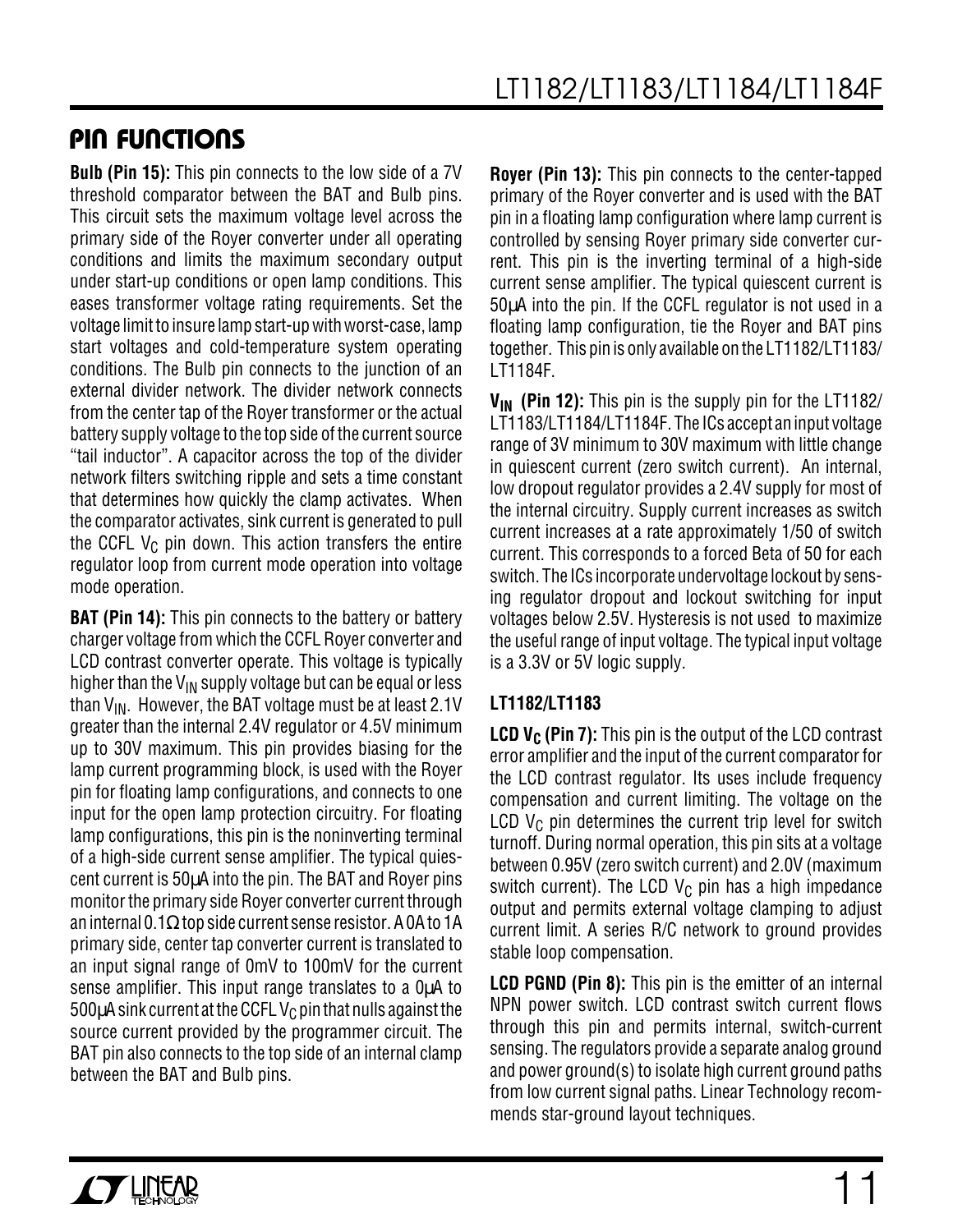## **PIN FUNCTIONS U UU**

**LCD V<sub>SW</sub>** (Pin 9): This pin is the collector of the internal NPN power switch for the LCD contrast regulator. The power switch provides a minimum of 625mA. Maximum switch current is a function of duty cycle as internal slope compensation ensures stability with duty cycles greater than 50%. Using a driver loop to automatically adapt base drive current to the minimum required to keep the switch in a quasi-saturation state yields fast switching times and high efficiency operation. The ratio of switch current to driver current is about 50:1.

#### **LT1182**

**FBN (Pin 10):** This pin is the noninverting terminal for the negative contrast control error amplifier. The inverting terminal is offset from ground by –12mV and defines the error amplifier output state under start-up conditions. The FBN pin acts as a summing junction for a resistor divider network. Input bias current for this pin is typically 1µA flowing out of the pin. If this pin is not used, force FBN to greater than 0.5V to deactivate the negative contrast control input stage. The proximity of FBN to the LCD  $V_{SW}$ pin makes it sensitive to ringing on the switch pin. A small capacitor (0.01µF) from FBN to ground filters switching ripple.

**FBP (Pin 11):** This pin is the inverting terminal for the positive contrast control error amplifier. The noninverting terminal is tied to an internal 1.244V reference. Input bias current for this pin is typically 0.5µA flowing into the pin. If this pin is not used, ground FBP to deactivate the positive contrast control input stage. The proximity of FBP to the LCD  $V_{SW}$  pin makes it sensitive to ringing on the switch pin. A small capacitor (0.01µF) from FBP to ground filters switching ripple.

#### **LT1183**

**FB (Pin 10):** This pin is the common connection between the noninverting terminal for the negative contrast error amplifier and the inverting terminal for the positive-contrast error amplifier. In comparison to the LT1182, the FBN and the FBP pins tie together and come out as one pin. This scheme permits one polarity of contrast to be regulated. The proximity of FB to the LCD  $V_{SW}$  pin makes it sensitive to ringing on the switch pin. A small capacitor  $(0.01 \mu F)$ from FB to ground filters switching ripple.

 The FB pin requires attention to start-up conditions when generating negative contrast voltages. The pin has two stable operating points; regulating to 1.244V for positive contrast voltages or regulating to –12mV for negative contrast voltages. Under start-up conditions, the FB pin heads to a positive voltage. If negative contrast voltages are generated, tie a diode from the FB pin to ground. This ensures that the FB pin will clamp before reaching the positive reference voltage. Switching action then pulls the FB pin back to its normal servo voltage.

#### **LT1183/LT1184/LT1184F**

**REF (Pin 11):** This pin brings out the 1.244V reference. Its functions include the programming of negative contrast voltages with an external resistor divider network (LT1183 only) and the programming of lamp current for the  $I_{CCFL}$ pin. LTC does not recommend using the REF pin for both functions at once. The REF pin has a typical output impedance of 45Ω on the LT1183 and a typical output impedance of 15Ω on the LT1184/LT1184F. Reference load current should be limited to a few hundred microamperes, otherwise reference regulation will be degraded. REF is used to generate the maximum programming current for the  $I_{CCFL}$  pin by placing a resistor between the pins. PWM or DAC control subtracts from the maximum programming current. A small decoupling capacitor (0.1uF) is recommended to filter switching transients.

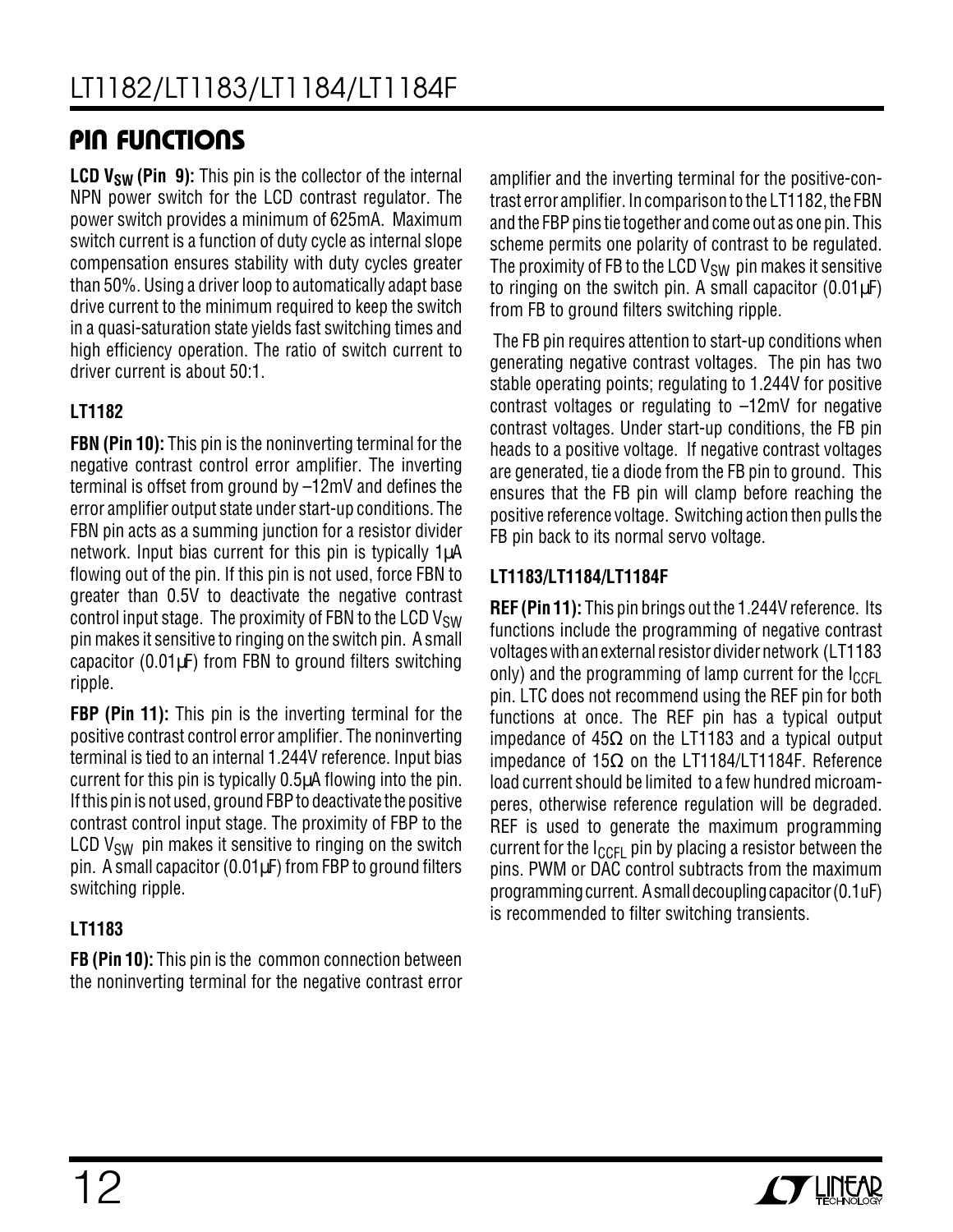### **BLOCK DIAGRAM**

 $V_{\text{IN}}$  BAT ROYER<br>
14 13 12 13 UNDER- 2.4V THERMAL VOLTAGE SHUTDOWN BEGULATOR SHUTDOWN 6 **SHUTDOWN** LOCKOUT LCD CCFL  $V_{SW}$ VSW 9 16 200kHz OSC DRIVE 2 LOGIC 2  $LOGIC 1$  DRIVE 1 Q2 Q1 R4<br>0.1Ω ANTI- ANTI- – + SAT<sub>2</sub> SAT1  $g_m$ D2 6V COMP2 COMP1 +  $\sum_{1k}^{R3}$ + ¢ I<sub>LIM</sub><br>AMP2 1k R2<br>0.25Ω I<sub>LIM</sub><br>AMP1 R1<br>0.125Ω – Q5 Q6 2 ×  $\alpha$ 11 –  $1 \times$  $GAIN = 4.4$ 0µA TO  $GAIN = 4.4$ 100µA Q3 2 × +  $Q7$ LCD  $Q4$  $Q8$ CCFL 5  $\overline{9}$  $1 \times$  $+ - - +$ – Q10 Q9 +  $2 \times$  $3 \times$ V2 <u>V</u> V1 D1 1.24V –12mV 0.45V –10 1 8 7 11 2 5 3 15 4 LCD FBN LCD PGND FBP ICCFL AGND DIO BULB CCFL CCFL PGND VC  $V_{C}$ 

**LT1182/LT1183 CCFL/LCD Contrast Regulator Top Level Block Diagram**

LT1183: FBP AND FBN ARE TIED TOGETHER TO CREATE FB AT PIN 10. THE REFERENCE IS BROUGHT OUT TO PIN 11.

1182 BD01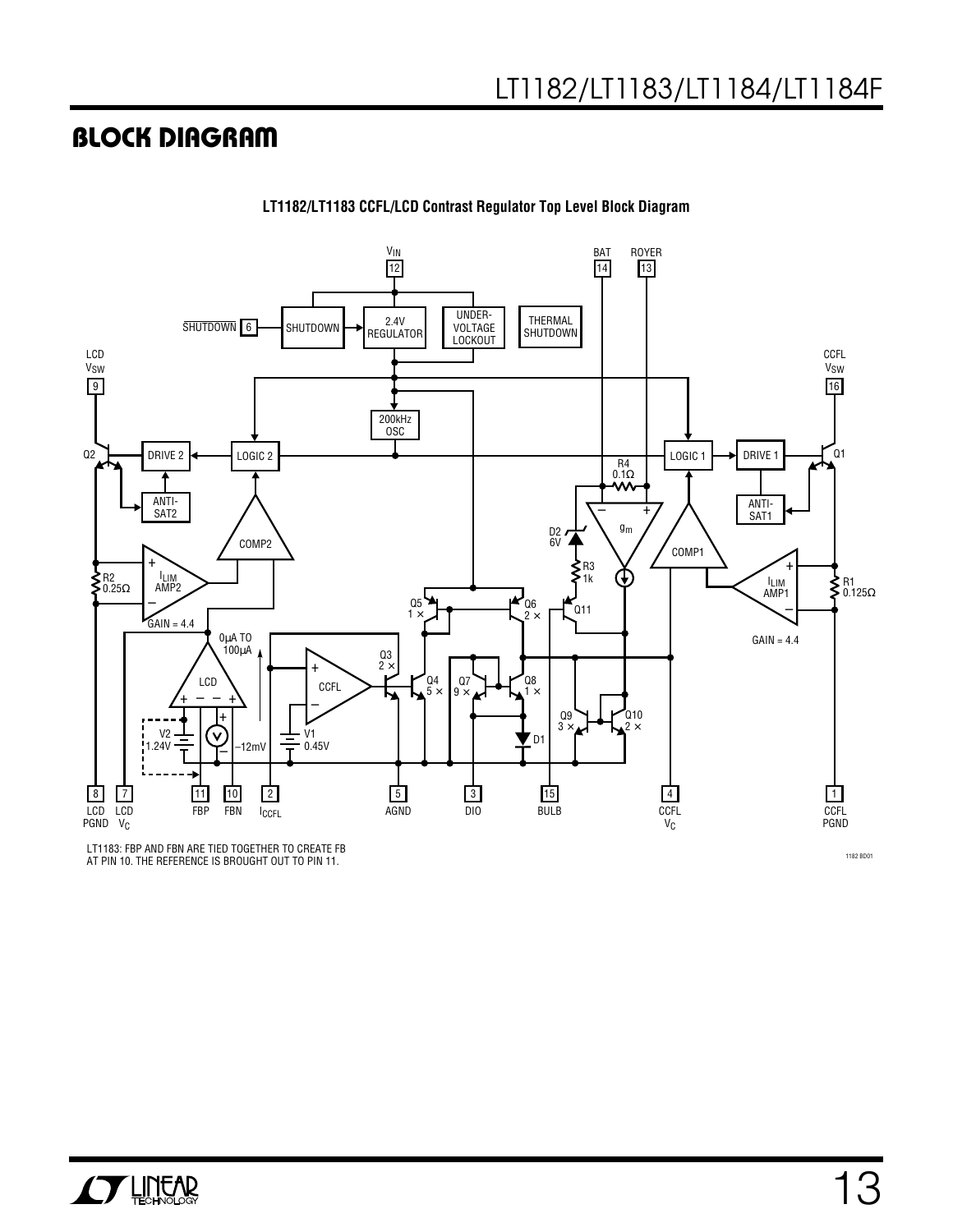## **BLOCK DIAGRAM**



**LT1184/LT1184F CCFL Regulator Top Level Block Diagram**

## **APPLICATIONS INFORMATION U W U U**

#### **Introduction**

Current generation portable computers and instruments use backlit Liquid Crystal Displays (LCDs). These displays also appear in applications extending to medical equipment, automobiles, gas pumps, and retail terminals. Cold Cathode Fluorescent Lamps (CCFLs) provide the highest available efficiency in backlighting the display. Providing the most light out for the least amount of input power is the most important goal. These lamps require high voltage AC to operate, mandating an efficient high voltage DC/AC

converter. The lamps operate from DC, but migration effects damage the lamp and shorten its lifetime. Lamp drive should contain zero DC component. In addition to good efficiency, the converter should deliver the lamp drive in the form of a sine wave. This minimizes EMI and RF emissions. Such emissions can interfere with other devices and can also degrade overall operating efficiency. Sinusoidal CCFL drive maximizes current-to-light conversion in the lamp. The circuit should also permit lamp intensity control from zero to full brightness with no hysteresis or "pop-on".

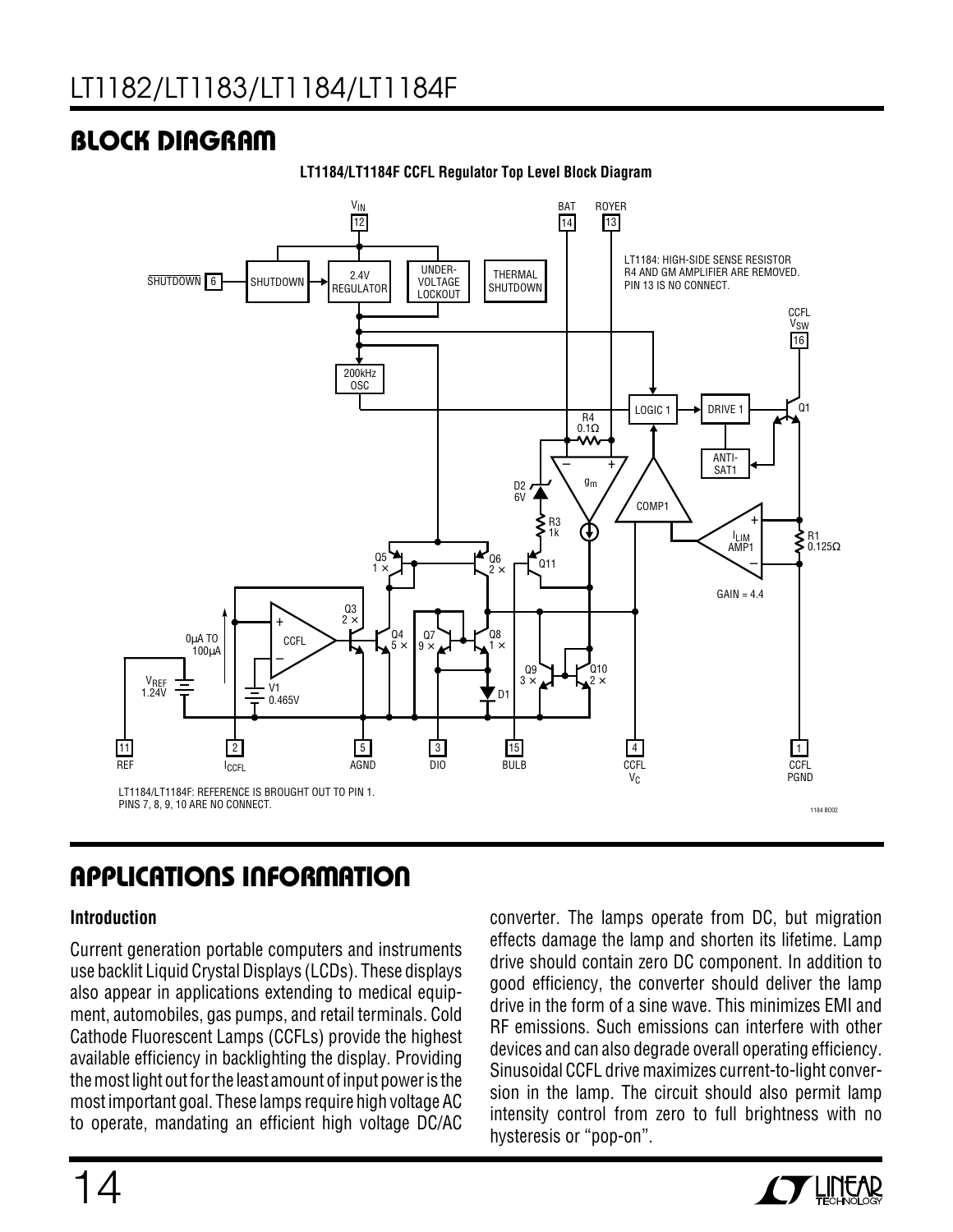Manufacturers offer a wide array of monochrome and color displays. LCD display types include passive matrix and active matrix. These displays differ in operating voltage polarity (positive and negative contrast voltage displays), operating voltage range, contrast adjust range, and power consumption. LCD contrast supplies must regulate, provide output adjustment over a significant range, operate over a wide input voltage range, and provide load currents from milliamps to tens of milliamps.

The small size and battery-powered operation associated with LCD equipped apparatus dictate low component count and high efficiency for these circuits. Size constraints place severe limitations on circuit architecture and long battery life is a priority. Laptop and handheld portable computers offer an excellent example. The CCFL and its power supply are responsible for almost 50% of the battery drain. Displays found in newer color machines can have a contrast power supply battery drain as high as 20%.

Additionally, all components including PC board and hardware, usually must fit within the LCD enclosure with a height restriction of 5mm to 10mm.

The CCFL switching regulator in the LT1182/LT1183/ LT1184/LT1184F typically drives an inductor that acts as a switched mode current source for a current driven Royer class converter with efficiencies as high as 90%. The control loop forces the regulator to pulse-width modulate the inductor's average current to maintain constant current in the lamp. The constant current's value, and thus lamp intensity is programmable. This drive technique provides a wide range of intensity control. A unique lamp current programming block permits either groundedlamp or floating-lamp configurations. Grounded-lamp circuits directly control one-half of actual lamp current. Floating-lamp circuits directly control the Royer's primary side converter current. Floating-lamp circuits provide differential drive to the lamp and reduce the loss from stray lamp-to-frame capacitance, extending illumination range.

The LCD contrast switching regulator in the LT1182/ LT1183 is typically configured as a flyback converter and generates a bias supply for contrast control. Other topology choices for generating the bias supply include a boost converter or a boost/charge pump converter. The supply's variable output permits adjustment of contrast for the majority of available displays. Some newer types of displays require a fairly constant supply voltage and provide contrast adjustment through a digital control pin. A unique, dual polarity, error amplifier and the selection of a flyback converter topology allow either positive or negative LCD contrast voltages to be generated with minor circuit changes. The difference between the LT1182 and LT1183 is found in the pinout for the inputs of the LCD contrast error amplifier. The LT1182 brings out the error amplifier inputs individually for setting up positive and negative polarity contrast capability. This feature allows an output connector to determine the choice of contrast operating polarity by a ground connection. The LT1183 ties the error amplifier inputs together and brings out an internal reference. The reference may be used in generating negative contrast voltages or in programming lamp current.

#### **Block Diagram Operation**

The LT1182/LT1183/LT1184/LT1184F are fixed frequency, current mode switching regulators. Fixed frequency, current mode switchers control switch duty cycle directly by switch current rather than by output voltage. Referring to the block diagram for the LT1182/LT1183, the switch for each regulator turns ON at the start of each oscillator cycle. The switches turn OFF when switch current reaches a predetermined level. The operation of the CCFL regulator in the LT1184/LT1184F is identical to that in the LT1182/ LT1183. The control of output lamp current is obtained by using the output of a unique programming block to set current trip level. The contrast voltage is controlled by the output of a dual-input-stage error amplifier, which sets current trip level. The current mode switching technique has several advantages. First, it provides excellent rejection of input voltage variations. Second, it reduces the 90° phase shift at mid-frequencies in the energy storage inductor. This simplifies closed-loop frequency compensation under widely varying input voltage or output load conditions. Finally, it allows simple pulse-by-pulse current limiting to provide maximum switch protection under output overload or short-circuit conditions.

The LT1182/LT1183/LT1184/LT1184F incorporate a low dropout internal regulator that provides a 2.4V supply for most of the internal circuitry. This low dropout design allows input voltage to vary from 3V to 30V with little

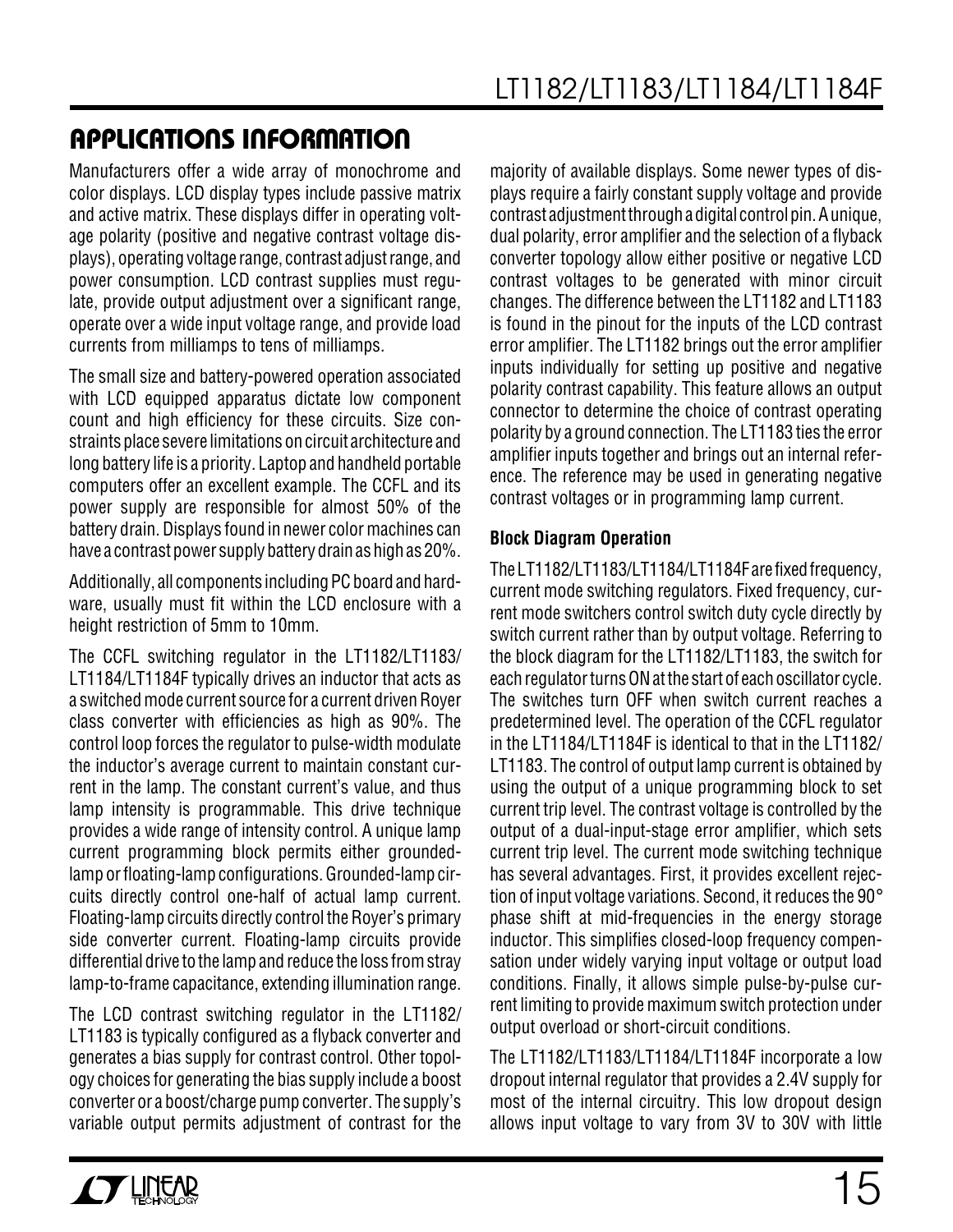change in quiescent current. An active low shutdown pin typically reduces total supply current to 35µA by shutting off the 2.4V regulator and locking out switching action for standby operation. The ICs incorporate undervoltage lockout by sensing regulator dropout and locking out switching below about 2.5V. The regulators also provide thermal shutdown protection that locks out switching in the presence of excessive junction temperatures.

A 200kHz oscillator is the basic clock for all internal timing. The oscillator turns on an output via its own logic and driver circuitry. Adaptive anti-sat circuitry detects the onset of saturation in a power switch and adjusts base drive current instantaneously to limit switch saturation. This minimizes driver dissipation and provides rapid turnoff of the switch. The CCFL power switch is guaranteed to provide a minimum of 1.25A in the LT1182/LT1183/ LT1184/LT1184F and the LCD power switch is guaranteed to provide a minimum of 0.625A in the LT1182/LT1183. The anti-sat circuitry provides a ratio of switch current to driver current of about 50:1.

#### **Simplified Lamp Current Programming**

A programming block in the LT1182/LT1183/LT1184/ LT1184F controls lamp current, permitting either groundedlamp or floating-lamp configurations. Grounded configurations control lamp current by directly controlling onehalf of actual lamp current and converting it to a feedback signal to close a control loop. Floating configurations control lamp current by directly controlling the Royer's primary side converter current and generating a feedback signal to close a control loop.

Previous backlighting solutions have used a traditional error amplifier in the control loop to regulate lamp current. This approach converted an RMS current into a DC voltage for the input of the error amplifier. This approach used several time constants in order to provide stable loop frequency compensation. This compensation scheme meant that the loop had to be fairly slow and that output overshoot with startup or overload conditions had to be carefully evaluated in terms of transformer stress and breakdown voltage requirements.

The LT1182/LT1183/LT1184/LT1184F eliminate the error amplifier concept entirely and replace it with a lamp current programming block. This block provides an easyto-use interface to program lamp current. The programmer circuit also reduces the number of time constants in the control loop by combining the error signal conversion scheme and frequency compensation into a single capacitor. The control loop thus exhibits the response of a single pole system, allows for faster loop transient response and virtually eliminates overshoot under startup or overload conditions.

Lamp current is programmed at the input of the programmer block, the  $I_{CCE}$  pin. This pin is the input of a shunt regulator and accepts a DC input current signal of 0µA to 100µA. This input signal is converted to a 0µA to 500uA source current at the CCFL  $V_C$  pin. The programmer circuit is simply a current-to-current converter with a gain of five. By regulating the  $I_{CCE}$  pin, the input programming current can be set with DAC, PWM or potentiometer control. The typical input current programming range for 0mA to 6mA lamp current is 0µA to 50µA.

The  $I_{CCFI}$  pin is sensitive to capacitive loading and will oscillate with capacitance greater than 10pF. For example, loading the  $I_{CCE}$  pin with a 1× or 10× scope probe causes oscillation and erratic CCFL regulator operation because of the probe's respective input capacitance. A current meter in series with the  $I_{CCF}$  pin will also produce oscillation due to its shunt capacitance. Use a decoupling resistor of several kilo-ohms between the  $I_{CCF}$  pin and the control circuitry if excessive stray capacitance exists. This is basically free with potentiometer or PWM control as these control schemes use resistors. A current output DAC should use an isolating resistor as the DAC can have significant output capacitance that changes as a function of input code.

#### **Grounded-Lamp Configuration**

In a grounded-lamp configuration, the low voltage side of the lamp connects directly to the LT1182/LT1183/LT1184/ LT1184F DIO pin. This pin is the common connection between the cathode and anode of two internal diodes. In previous grounded-lamp solutions, these diodes were discrete units and are now integrated onto the IC, saving cost and board space. Bi-directional lamp current flows in the DIO pin and thus, the diodes conduct alternately on half

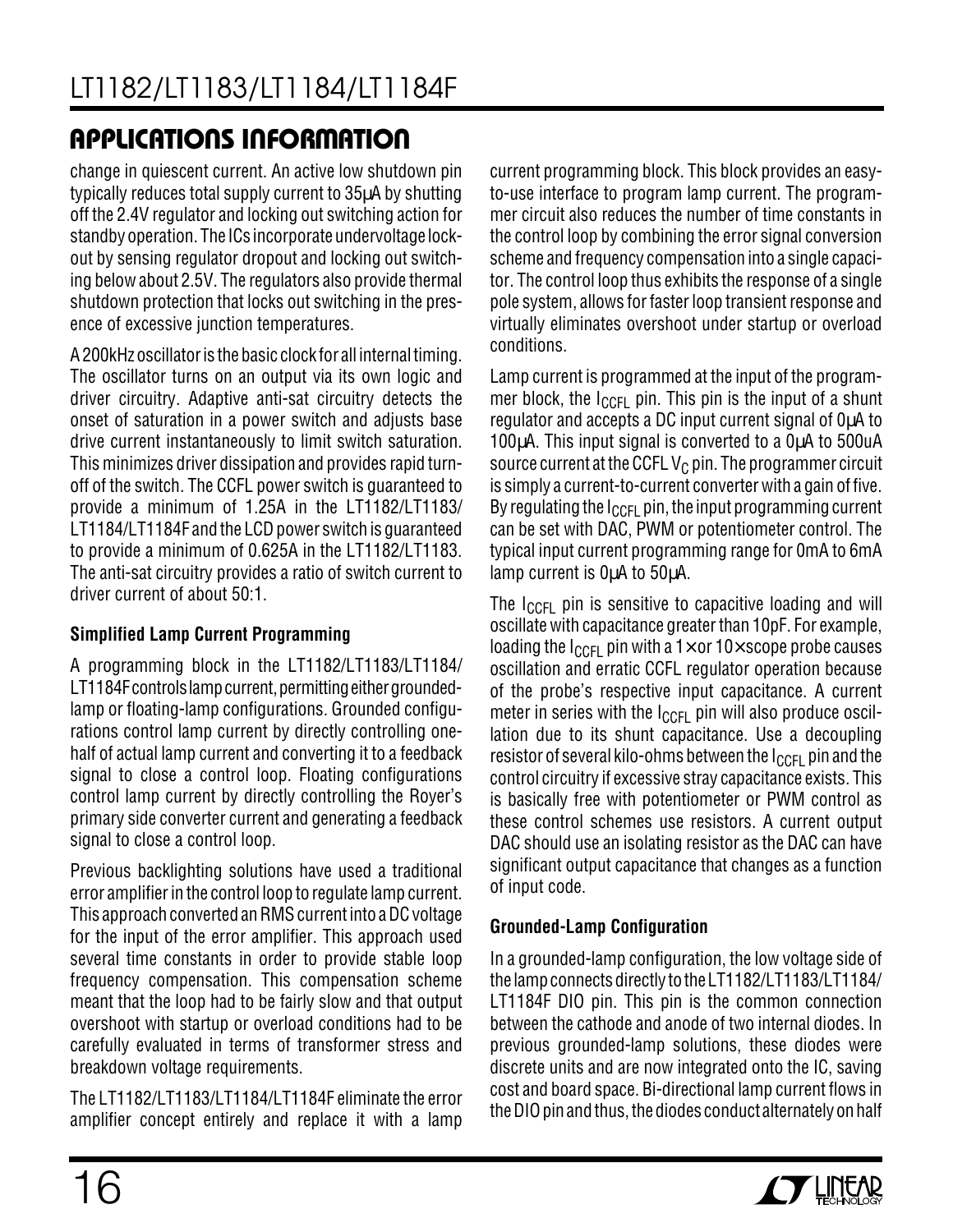cycles. Lamp current is controlled by monitoring one-half of the average lamp current. The diode conducting on negative half cycles has one-tenth of its current diverted to the CCFL pin and nulls against the source current provided by the lamp current programmer circuit. The compensation capacitor on the CCFL  $V_C$  pin provides stable loop compensation and an averaging function to the rectified sinusoidal lamp current. Therefore, input programming current relates to one-half of average lamp current.

The transfer function between lamp current and input programming current must be empirically determined and is dependent on the particular lamp/display housing combination used. The lamp and display housing are a distributed loss structure due to parasitic lamp-to-frame capacitance. This means that the current flowing at the high voltage side of the lamp is higher than what is flowing at the DIO pin side of the lamp. The input programming current is set to control lamp current at the high voltage side of the lamp, even though the feedback signal is the lamp current at the bottom of the lamp. This insures that the lamp is not overdriven which can degrade the lamp's operating lifetime.

#### **Floating-Lamp Configuration**

In a floating-lamp configuration, the lamp is fully floating with no galvanic connection to ground. This allows the transformer to provide symmetric, differential drive to the lamp. Balanced drive eliminates the field imbalance associated with parasitic lamp-to-frame capacitance and reduces "thermometering" (uneven lamp intensity along the lamp length) at low lamp currents.

Carefully evaluate display designs in relation to the physical layout of the lamp, it leads and the construction of the display housing. Parasitic capacitance from any high voltage point to DC or AC ground creates paths for unwanted current flow. This parasitic current flow degrades electrical efficiency and losses up to 25% have been observed in practice. As an example, at a Royer operating frequency of 60kHz, 1pF of stray capacitance represents an impedance of 2.65MΩ. With an operating lamp voltage of 400V and an operating lamp current of 6mA, the parasitic current is 150µA. The efficiency loss is 2.5%. Layout techniques that increase parasitic capacitance include long high voltage lamp leads, reflective metal foil around the lamp, and displays supplied in metal enclosures. Losses for a good display are under 5% whereas losses for a bad display range from 5% to 25%. Lossy displays are the primary reason to use a floatinglamp configuration. Providing symmetric, differential drive to the lamp reduces the total parasitic loss by one-half.

Maintaining closed-loop control of lamp current in a floating lamp configuration now necessitates deriving a feedback signal from the primary side of the Royer transformer. Previous solutions have used an external precision shunt and high side sense amplifier configuration. This approach has been integrated onto the LT1182/ LT1183/LT1184F for simplicity of design and ease of use. An internal 0.1W resistor monitors the Royer converter current and connects between the input terminals of a high-side sense amplifier. A 0A to 1A Royer primary side, center tap current is translated to a 0µA to 500uA sink current at the CCFL  $V_C$  pin to null against the source current provided by the lamp current programmer circuit. The compensation capacitor on the CCFL  $V_C$  pin provides stable loop compensation and an averaging function to the error sink current. Therefore, input programming current is related to average Royer converter current. Floatinglamp circuits operate similarly to grounded-lamp circuits, except for the derivation of the feedback signal.

The transfer function between primary side converter current and input programming current must be empirically determined and is dependent upon a myriad of factors including lamp characteristics, display construction, transformer turns ratio, and the tuning of the Royer oscillator. Once again, lamp current will be slightly higher at one end of the lamp and input programming current should be set for this higher level to insure that the lamp is not overdriven.

The internal 0.1 $\Omega$  high-side sense resistor on the LT1182/ LT1183/LT1184F is rated for a maximum DC current of 1A. However, this resistor can be damaged by extremely high surge currents at start-up. The Royer converter typically uses a few microfarads of bypass capacitance at the center tap of the transformer. This capacitor charges up when the system is first powered by the battery pack or an AC wall adapter. The amount of current delivered at start-up can be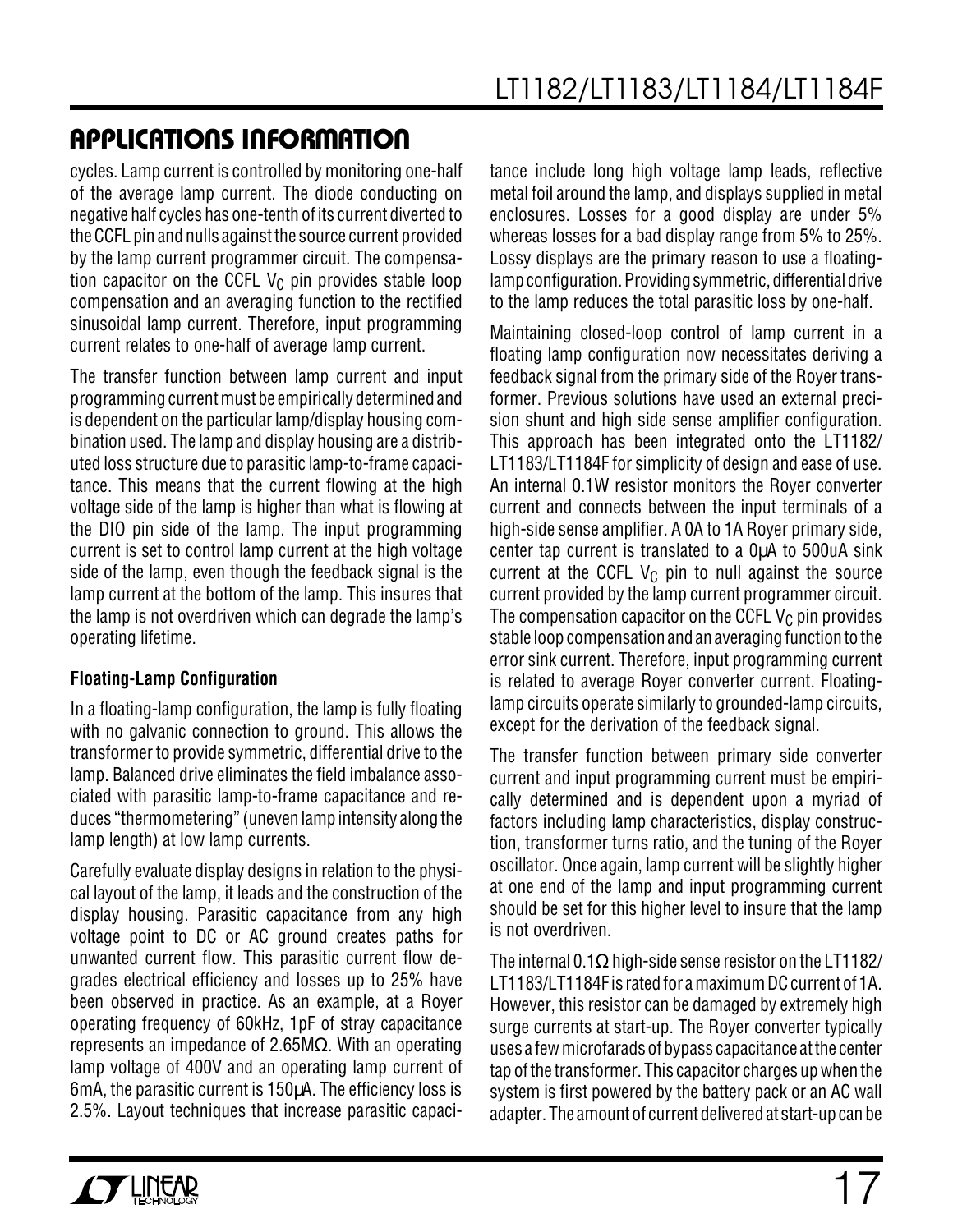very large if the total impedance in this path is small and the voltage source has high current capability. Linear Technology recommends the use of an aluminum electrolytic for the transformer center tap bypass capacitor with an ESR greater than or equal to 0.5 $\Omega$ . This lowers the peak surge currents to an acceptable level. In general, the wire and trace inductance in this path also help reduce the di/ dt of the surge current. This issue only exists with floating lamp circuits as grounded-lamp circuits do not make use of the high-side sense resistor.

#### **Optimizing Optical Efficiency vs Electrical Efficiency**

Evaluating the performance of an LCD backlight requires the measurement of both electrical and photometric efficiencies. The best optical efficiency operating point does not necessarily correspond to the best electrical efficiency. However, these two operating points are generally close. The desired goal is to maximize the amount of light out for the least amount of input power. It is possible to construct backlight circuits that operate with over 90% electrical efficiency, but produce significantly less light output than circuits that operate at 80% electrical efficiency.

The best electrical efficiency typically occur's just as the CCFL's transformer drive waveforms begin to exhibit artifacts of higher order harmonics reflected back from the Royer transformer secondary. Maximizing electrical efficiency equates to smaller values for the Royer primary side, resonating capacitor and larger values for the Royer secondary side ballast capacitor. The best optical efficiency occurs with nearly ideal sinusoidal drive to the lamp. Maximizing optical efficiency equates to larger values for the Royer primary side resonating capacitor and smaller values for the Royer secondary side ballast capacitor. The preferred operating point for the CCFL converter is somewhere in between the best electrical efficiency and the best optical efficiency. This operating point maximizes photometric output per watt of input power.

Making accurate and repeatable measurements of electrical and optical efficiency is difficult under the best circumstances. Requirements include high voltage measurements and equipment specified for this operation, specialized calibrated voltage and current probes, wideband RMS voltmeters, a photometer, and a calorimeter (for the backlight enthusiast). Linear Technology's Application Note 55 and Design Note 101 contain detailed information regarding equipment needs.

#### **Input Supply Voltage Operating Range**

The backlight/LCD contrast control circuits must operate over a wide range of input supply voltage and provide excellent line regulation for the lamp current and the contrast output voltage. This range includes the normal range of the battery pack itself as well as the AC wall adapter voltage, which is normally much higher than the maximum battery voltage. A typical input supply is 7V to 28V; a 4 to 1 supply range.

Operation of the CCFL control circuitry from the AC wall adapter generates the worst-case stress for the CCFL transformer. Evaluations of loop compensation for overshoot on startup transients and overload conditions are essential to avoid destructive arcing, overheating, and transformer failure. Open-lamp conditions force the Royer converter to operate open-loop. Component stress is again worst-case with maximum input voltage conditions. The LT1182/LT1183/LT1184/LT1184F open-lamp protection clamps the maximum transformer secondary voltage to safe levels and transfers the regulator loop from current mode operation into voltage mode operation. Other fault conditions include board shorts and component failures. These fault conditions can increase primary side currents to very high levels, especially at maximum input voltage conditions. Solutions to these fault conditions include electrical and thermal fuses in the supply voltage trace.

Improvements in battery technology are increasing battery lifetimes and decreasing battery voltages required by the portable systems. However, operation at reduced battery voltages requires higher, turns-ratio transformers for the CCFL to generate equivalent output drive capability. The penalty incurred with high ratio transformers is higher, circulating currents acting on the same primary side components. Loss terms increase and electrical efficiency often decreases.

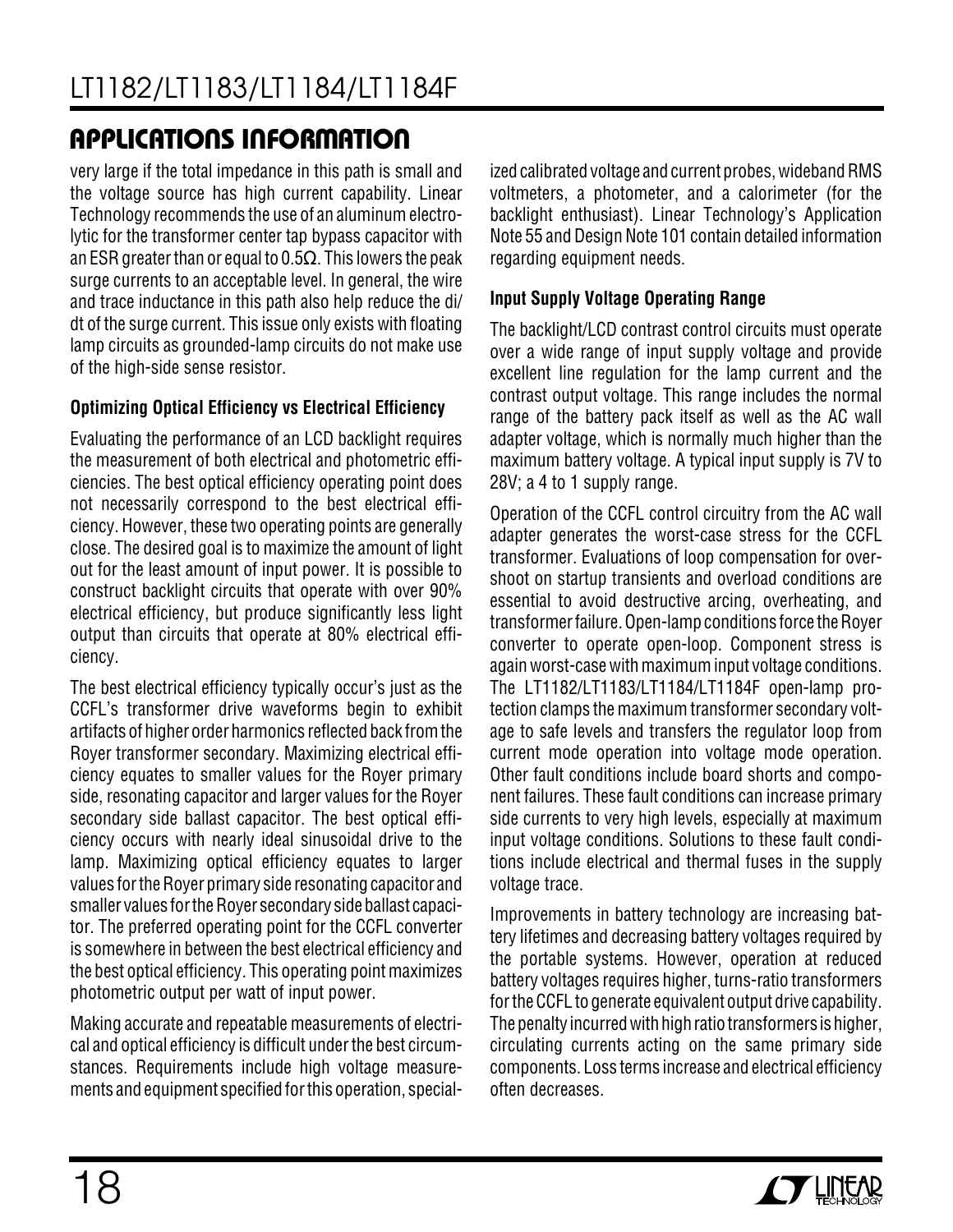#### **Size Constraints**

Tighter length, width, and height constraints for CCFL and LCD contrast control circuitry are the result of LCD display enclosure sizes remaining fairly constant while display screen sizes have increased. Space requirements for connector hardware include the input power supply and control signal connector, the lamp connector, and the contrast output voltage connector.

Even though size requirements are shrinking, the high voltage AC required to drive the lamp has not decreased. In some cases, the use of longer bulbs for color, portable equipment has increased the high voltage requirement. Accommodating the high voltage on the circuit board dictates certain layout spacings and routings, involves providing creepages and clearances in the transformer design, and most importantly, involves routing a hole underneath the CCFL transformer. Routing this hole minimizes high voltage leakage paths and prevents moisture buildup that can result in destructive arcing. In addition to high voltage layout techniques, use appropriate layout techniques for isolating high current paths from lowcurrent signal paths.

This leaves the remaining space for control circuitry at a premium. Minimum component count is required and minimum size for the components used is required. This squeeze on component size is often in direct conflict with the goals of maximizing battery life and efficiency. Compromise is often the only remaining choice.

#### **LCD Contrast Circuits**

The LCD contrast switching regulator on the LT1182/ LT1183 operates in many standard switching configurations and is used as a classic DC/DC converter. The dualinput-stage error amplifier easily regulates either positive or negative contrast voltages. Topology choices for the converter include single inductor and transformer-based solutions. The switching regulator operates equally well either in continuous mode or discontinuous mode. Efficiencies for LCD contrast circuits range from 75% to 85% and depend on the total power drain of the particular display. Adjustment control of the LCD contrast voltage is provided by either potentiometer, PWM, or DAC control.

#### **Applications Support**

Linear Technology invests an enormous amount of time, resources, and technical expertise in understanding, designing and evaluating backlight/LCD contrast solutions for system designers. The design of an efficient and compact LCD backlight system is a study of compromise in a transduced electronic system. Every aspect of the design is interrelated and any design change requires complete re-evaluation for all other critical design parameters. Linear Technology has engineered one of the most complete test and evaluation setups for backlight designs and understands the issues and tradeoffs in achieving a compact, effficient and economical customer solution. Linear Technology welcomes the opportunity to discuss, design, evaluate, and optimize any backlight/LCD contrast system with a customer. For further information on backlight/LCD contrast designs, consult the references listed below.

#### **References**

1. Williams, Jim. August 1992. Illumination Circuitry for Liquid Crystal Displays. Linear Technology Corporation, Application Note 49.

2. Williams, Jim. August 1993. Techniques for 92% Efficient LCD Illumination. Linear Technology Corporation, Application Note 55.

3. Bonte, Anthony. March 1995. LT1182 Floating CCFL with Dual Polarity Contrast. Linear Technology Corporation, Design Note 99.

4. Williams, Jim. April 1995. A Precision Wideband Current Probe for LCD Backlight Meaasurement. Linear Technology Corporation, Design Note 101.

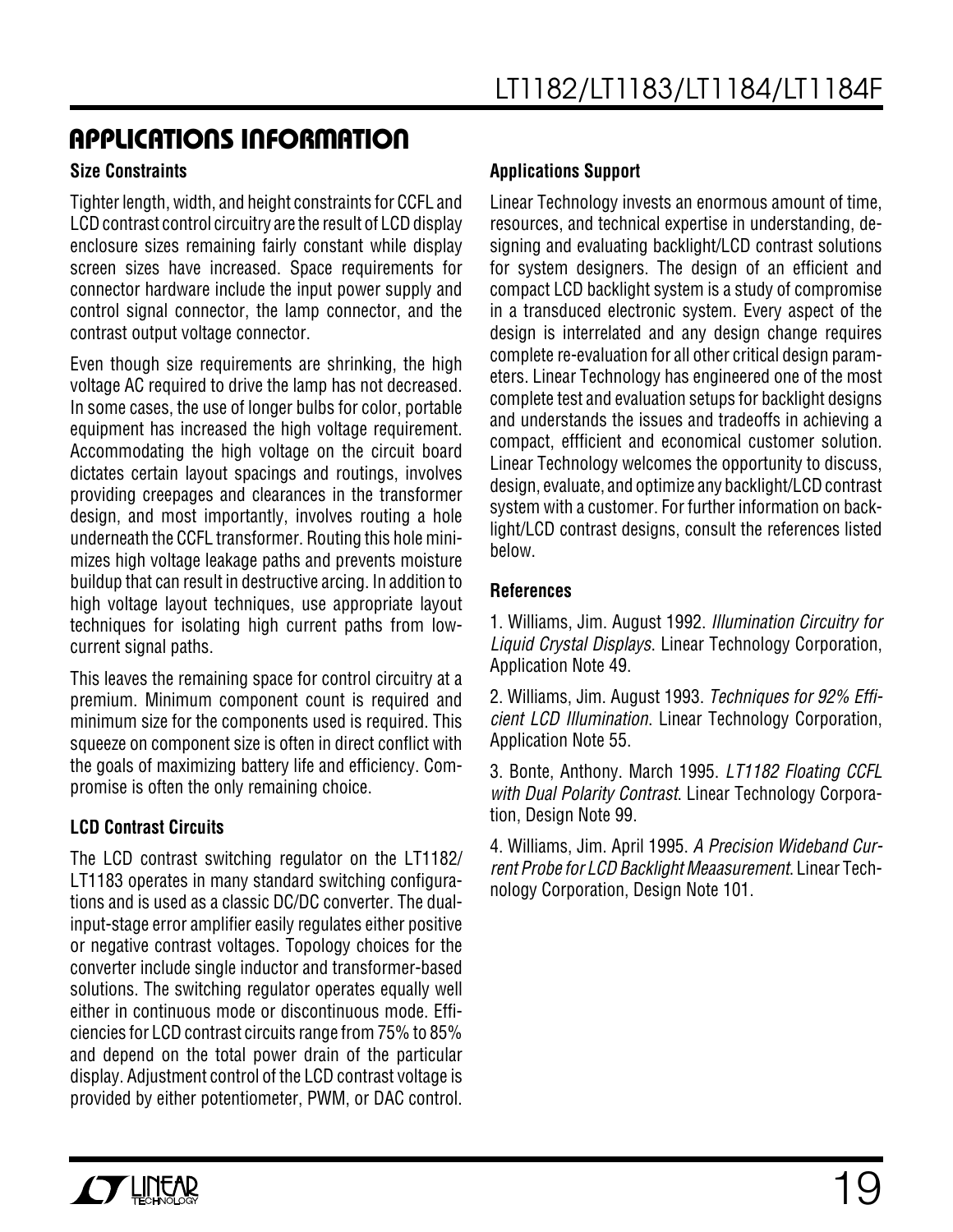

**90% Efficient Grounded CCFL Configuration with Negative Polarity LCD Contrast**

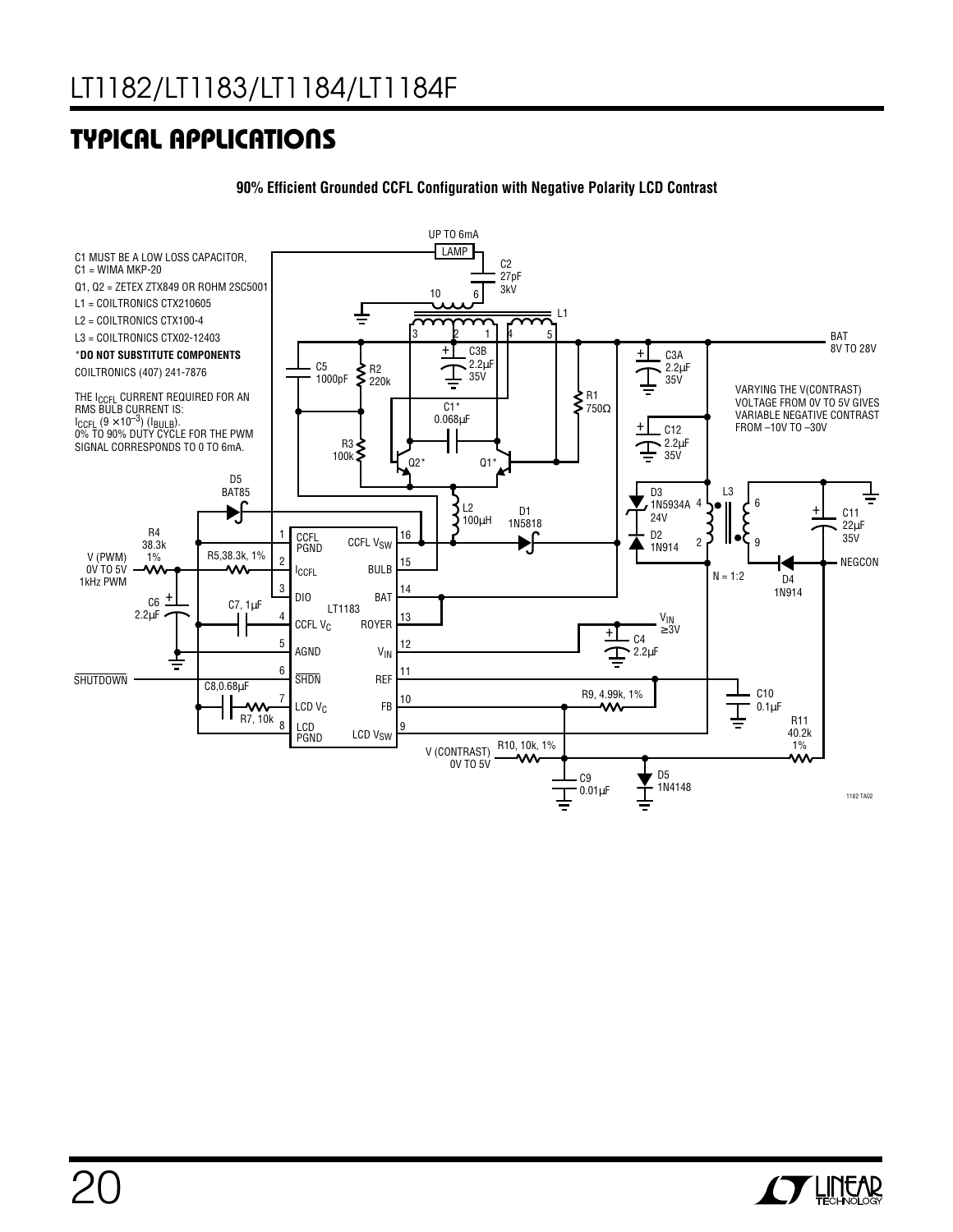**LT1184F Floating CCFL with Potentiometer Control of Lamp Current**

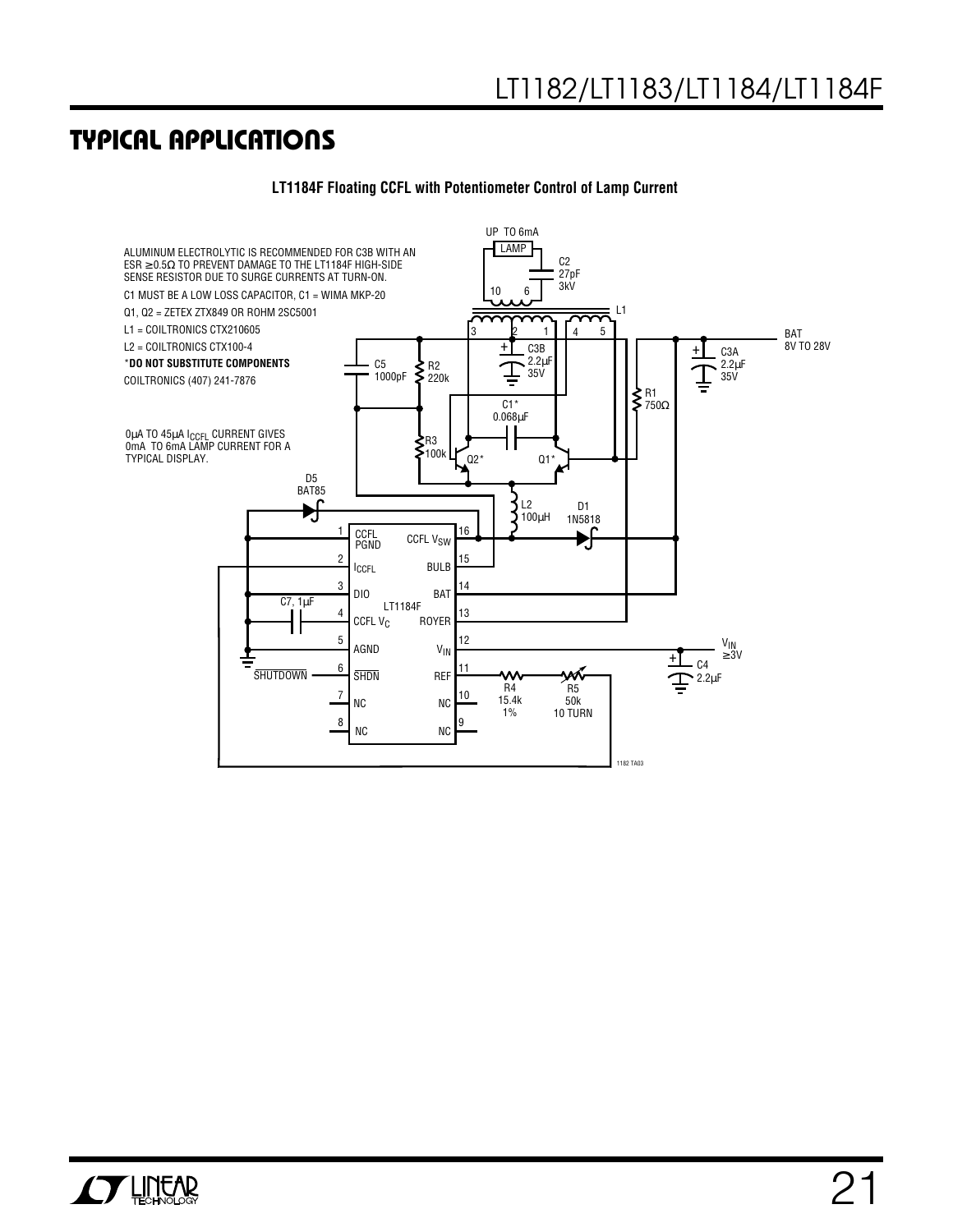

#### **LT1184/LT1184F ICCFL PWM Programming**



#### **LT1183 ICCFL Programming with Potentiometer Control**

| VRFF | R1<br>15.9k<br>ᄴ                                                | R2<br>50 <sub>k</sub>       | TO I <sub>CCFI</sub> PIN |
|------|-----------------------------------------------------------------|-----------------------------|--------------------------|
|      | USE NEAREST 1% VALUE.<br>$I_{CCEL}$ = 12 $\mu$ A TO 50 $\mu$ A. | R1 AND R2 ARE IDEAL VALUES. | 1182 TA06                |

#### **LT1184/LT1184F ICCFL Programming with Potentiometer Control**



#### **LT1182/LT1183/LT1184/LT1184F ICCFL Programming with DAC Control**



1182 TA12 R1 DECOUPLES THE DAC OUTPUT CAPACITANCE FROM THE I<sub>CCFL</sub> PIN.

#### LT1182/LT1183 I<sub>CCFL</sub> PWM Programming **LT1183 ICCFL PWM Programming with V<sub>REF</sub>**



#### **LT1184/LT1184F ICCFL PWM Programming with VREF**



#### **LT1183 ICCFL PWM Programming with VREF**



#### **LT1184/LT1184F ICCFL PWM Programming with VREF**



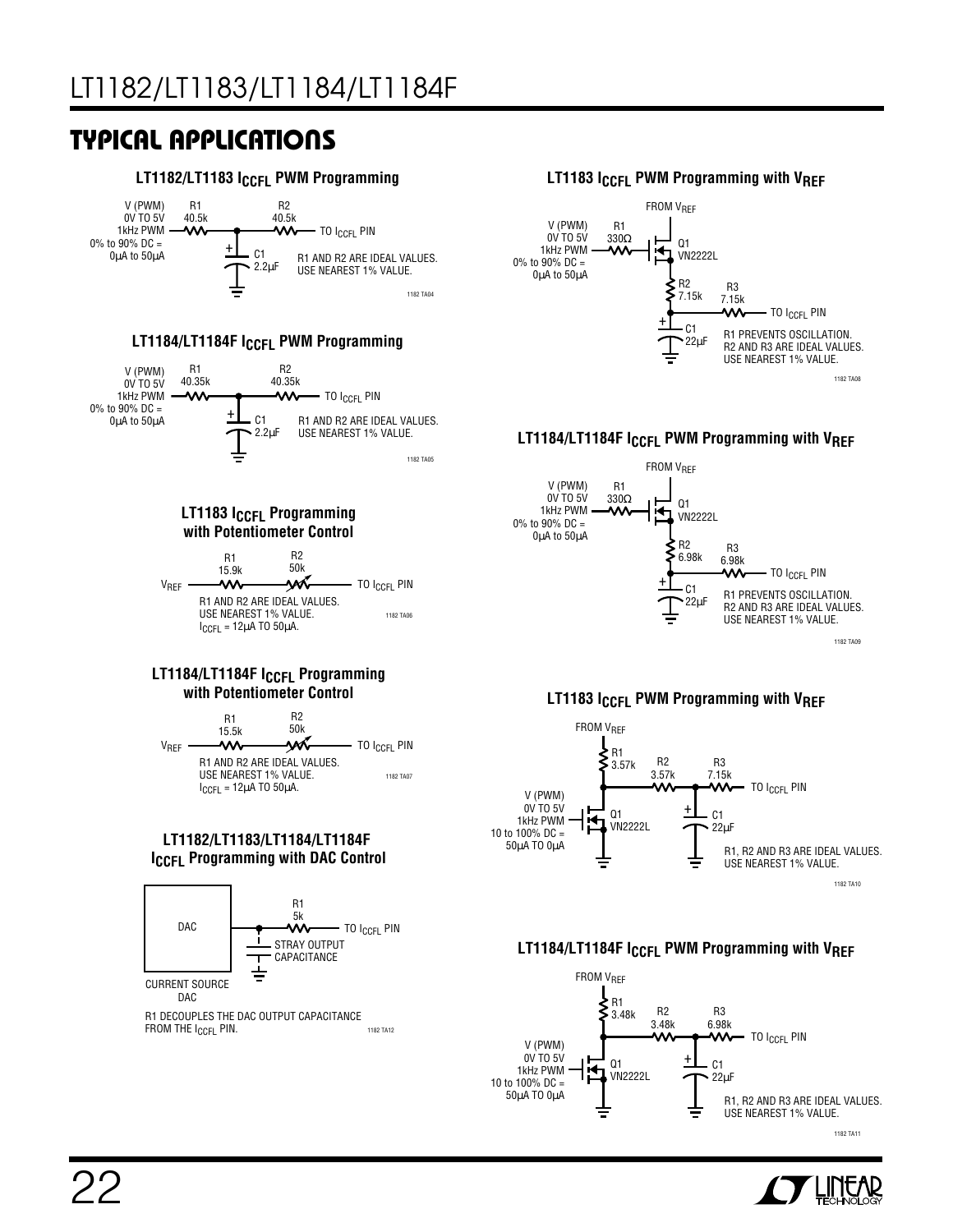**LT1182 LCD Contrast Positive Boost Converter**



**LT1182 LCD Contrast Positive Boost/Charge Pump Converter**